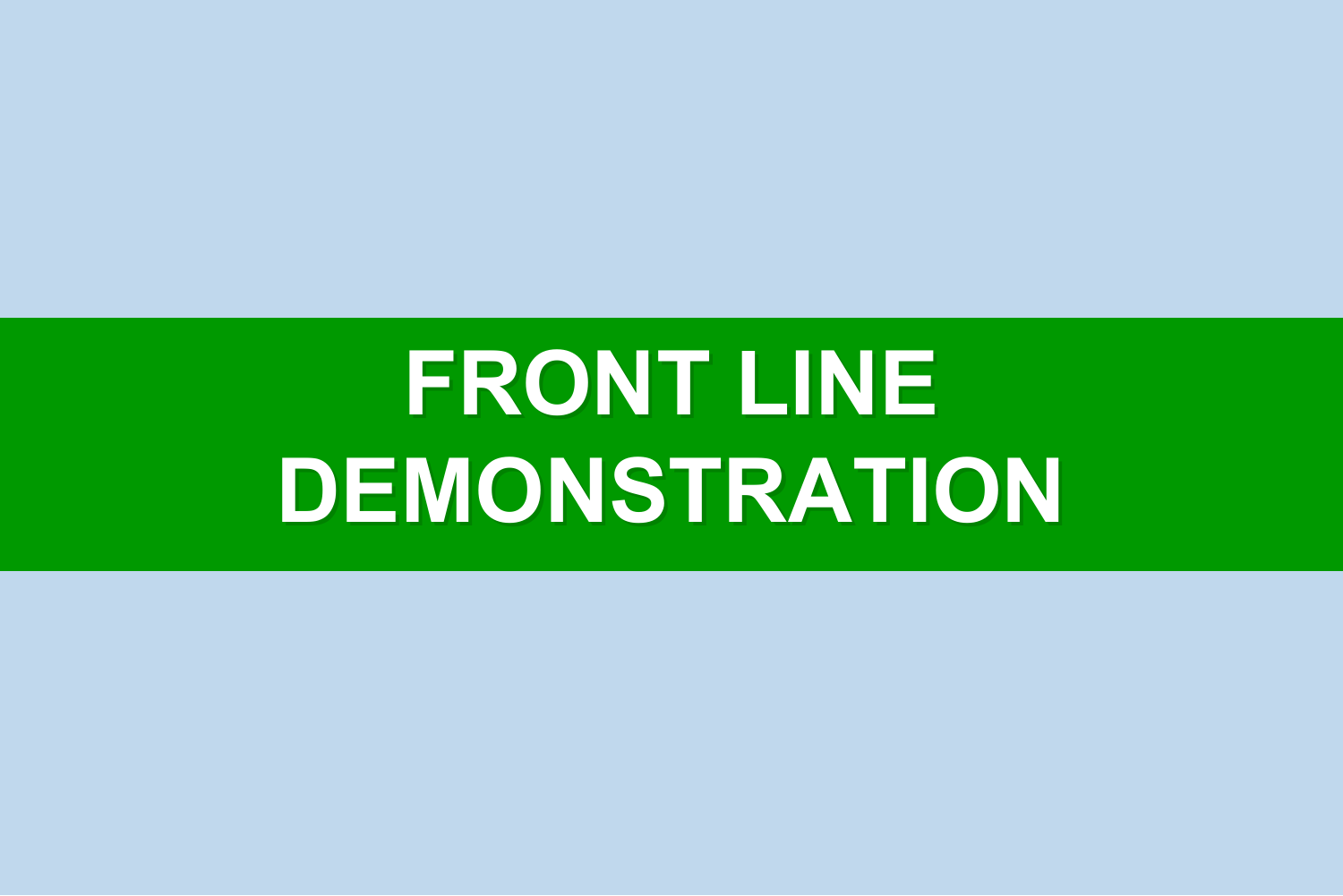| <b>FLD</b>                         | <b>No. 1</b>                                        |                                                                                                                                                                            | Demonstration on herbicides in transplanted rice |                                                 |                              |  |
|------------------------------------|-----------------------------------------------------|----------------------------------------------------------------------------------------------------------------------------------------------------------------------------|--------------------------------------------------|-------------------------------------------------|------------------------------|--|
|                                    | Season & Year<br>No. of Demo<br><b>Kharif, 2019</b> |                                                                                                                                                                            |                                                  |                                                 | 10 (Panposi, Basudevpur)     |  |
| Crop / commodity                   |                                                     | <b>Rice</b>                                                                                                                                                                | Upland<br><b>Farming Situation</b>               |                                                 |                              |  |
| Problem diagnosed<br>(one or many) |                                                     | Low yield due to weed<br>infestation in<br>transplanted rice                                                                                                               | Spread and<br>intensity of<br>problem            |                                                 | 83,000 ha, High              |  |
| <b>FP</b>                          |                                                     | No herbicide application in transplanted rice                                                                                                                              |                                                  |                                                 |                              |  |
| Demo                               | Sodium@ 200 ml/ha                                   | Application of Pendimethalin @ 2500 ml/ha + Bispyribac                                                                                                                     |                                                  | Source: AICRP on Weed<br>management, OUAT, 2015 |                              |  |
| Details of the<br>technology       |                                                     | Application of pendimethalin $\omega$ 750 g/ha as pre-emergence application i.e 0-<br>3 DAT followed by Bispyribac sodium @ 25 g/ha as post-emergence i.e 25<br><b>DAT</b> |                                                  |                                                 |                              |  |
| <b>Observation Parameters</b>      |                                                     | No. of weeds/ $m2$                                                                                                                                                         | Performance<br>Indicator                         |                                                 | Yield, Net return, B: Cratio |  |
| Scientist(s) to be<br>involved     |                                                     | SMS(Agronomy)                                                                                                                                                              |                                                  |                                                 |                              |  |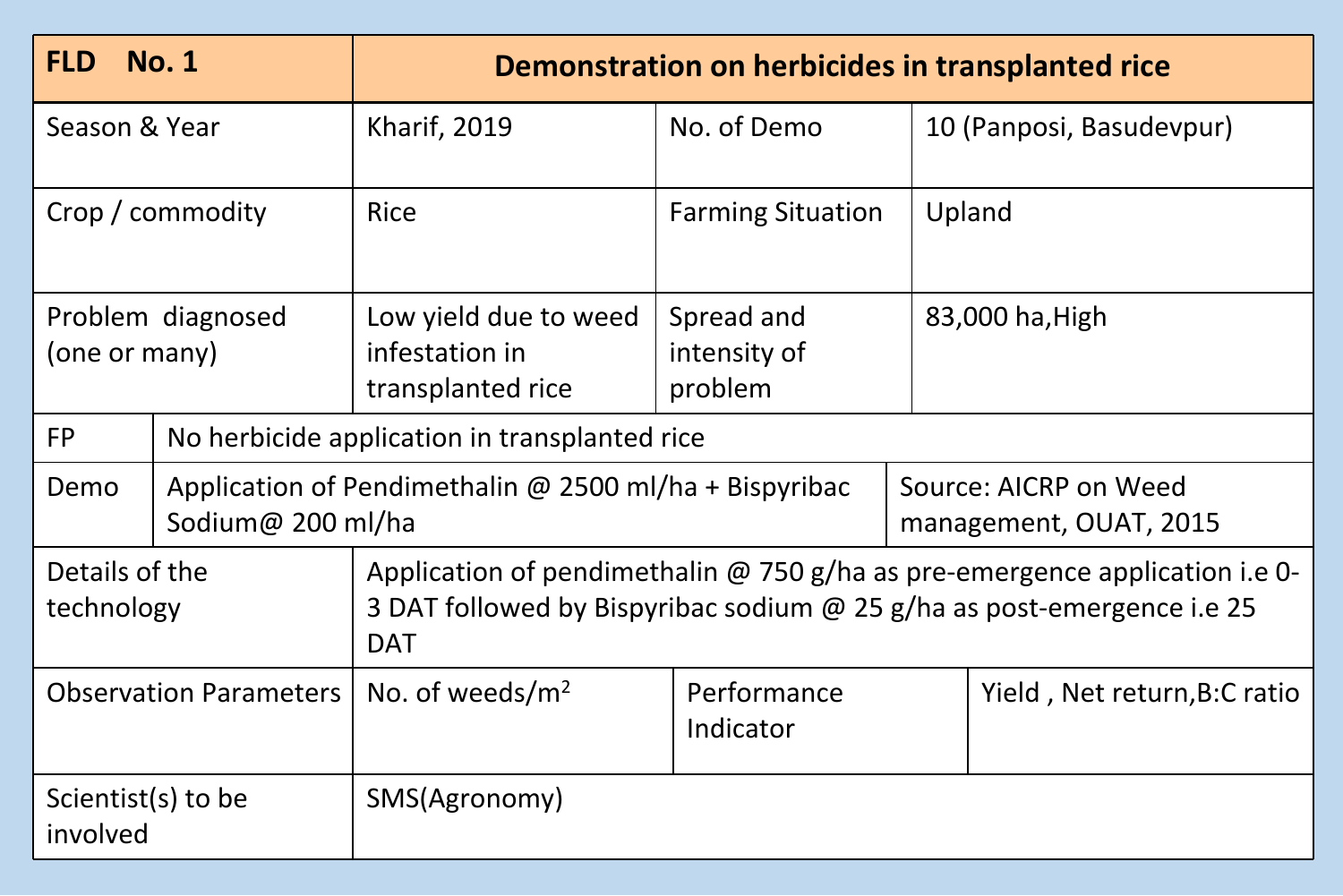| $FLD$ No. 2                    |                         | <b>Demonstration on Ragi var. Arjun</b>                            |                                    |                                     |                                   |  |
|--------------------------------|-------------------------|--------------------------------------------------------------------|------------------------------------|-------------------------------------|-----------------------------------|--|
| Season & Year                  |                         | Kharif, 2019                                                       | No. of Demo                        |                                     | 10 (Kundhei, Kaberiposi)          |  |
| Crop / commodity               |                         | Ragi                                                               | <b>Farming Situation</b>           |                                     | Rainfed upland                    |  |
| (one or many)                  | Problem diagnosed       | Low yield due to use<br>of local variety                           | Spread and intensity<br>of problem | 50 ha.                              |                                   |  |
| <b>FP</b>                      | Local Variety var: Pala |                                                                    |                                    |                                     |                                   |  |
| Demo                           |                         | Demonstration of Ragi var. Arjun                                   |                                    | Source: RRTTS,<br>Semiliguda (2015) |                                   |  |
| Details of the<br>technology   |                         | Ragi var. Arjun is 110 days and potential yield is $23 - 24$ q/ha. |                                    |                                     |                                   |  |
| <b>Observation Parameters</b>  |                         | No of tillers/plant                                                | Performance Indicator              |                                     | Yield, Net return, $B:C$<br>ratio |  |
| Scientist(s) to be<br>involved |                         | SMS(Agronomy)                                                      |                                    |                                     |                                   |  |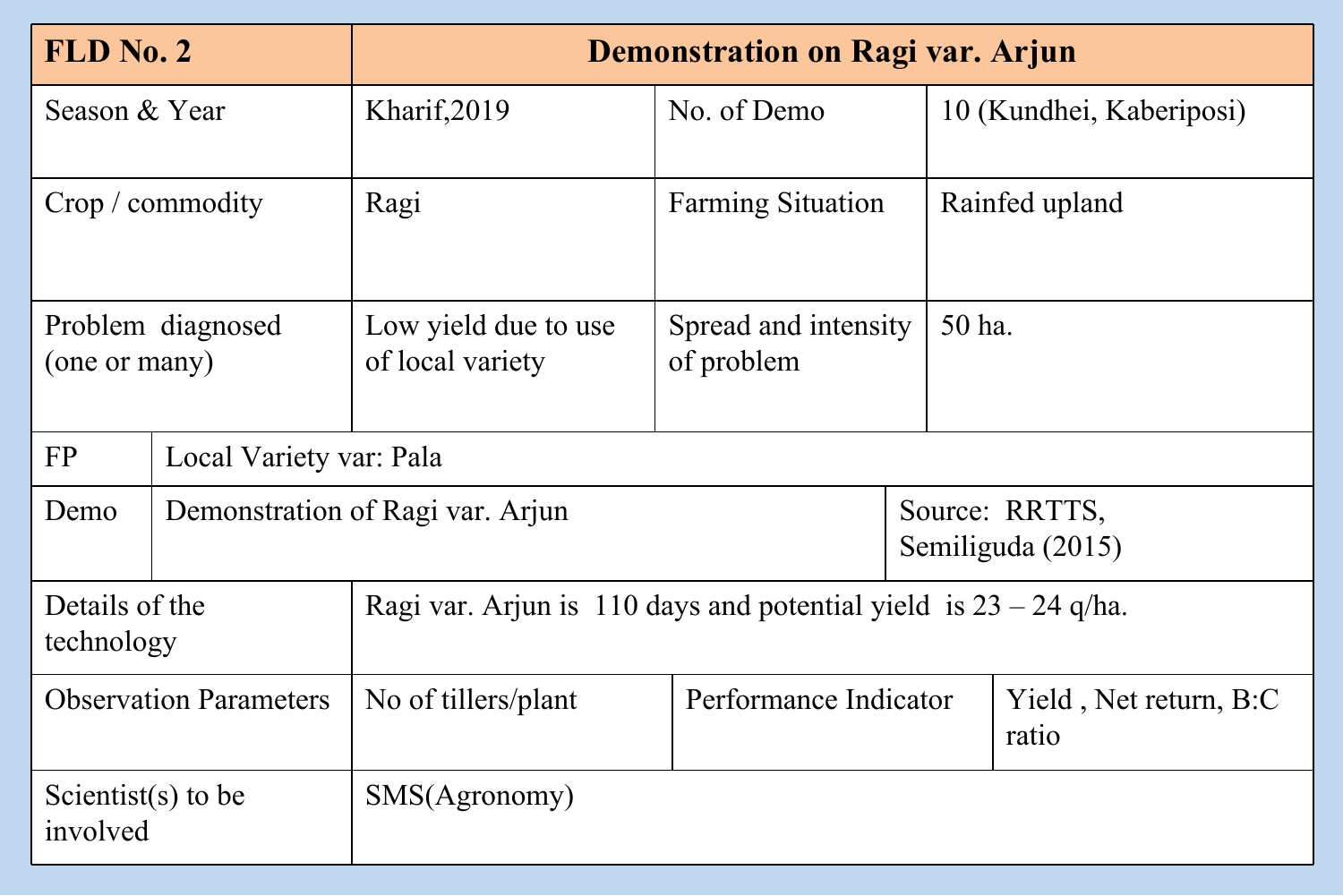| $FLD$ No. 3                    |                   | <b>Demonstration on application of Bio-fertilizers in Toria</b>                                                           |                                                                                                                |  |                                          |
|--------------------------------|-------------------|---------------------------------------------------------------------------------------------------------------------------|----------------------------------------------------------------------------------------------------------------|--|------------------------------------------|
| Season & Year                  |                   | Rabi, 2019-20                                                                                                             | No. of Demo                                                                                                    |  | 10 (Banspal, kundei)                     |
| Crop / commodity               |                   | Toria                                                                                                                     | <b>Farming Situation</b>                                                                                       |  | Irrigated medium land                    |
| (one or many)                  | Problem diagnosed | Less yield due imbalanced<br>nutrient application                                                                         | Spread and intensity<br>of problem                                                                             |  | 8200 ha                                  |
| <b>FP</b>                      |                   | Cultivation of toria without biofertilizer application                                                                    |                                                                                                                |  |                                          |
| Demo                           |                   | 25-25 kg N-P <sub>2</sub> O <sub>5</sub> -K <sub>2</sub> O kg/ha                                                          | Source: AICRP on Rapeseed and<br>Seed inoculation with Azotobactor & PSB along with 50-<br>Mustard, OUAT, 2012 |  |                                          |
| Details of the<br>technology   |                   | Seed inoculation with Azotobactor & PSB along with 50-25-25 kg N-P <sub>2</sub> O <sub>5</sub> -K <sub>2</sub> O<br>kg/ha |                                                                                                                |  |                                          |
| Observation<br>Parameters      |                   | No of Silique/Plant                                                                                                       | Performance Indicator                                                                                          |  | Yield, Net return and<br><b>BC</b> ratio |
| Scientist(s) to be<br>involved |                   | SMS(Agronomy)                                                                                                             |                                                                                                                |  |                                          |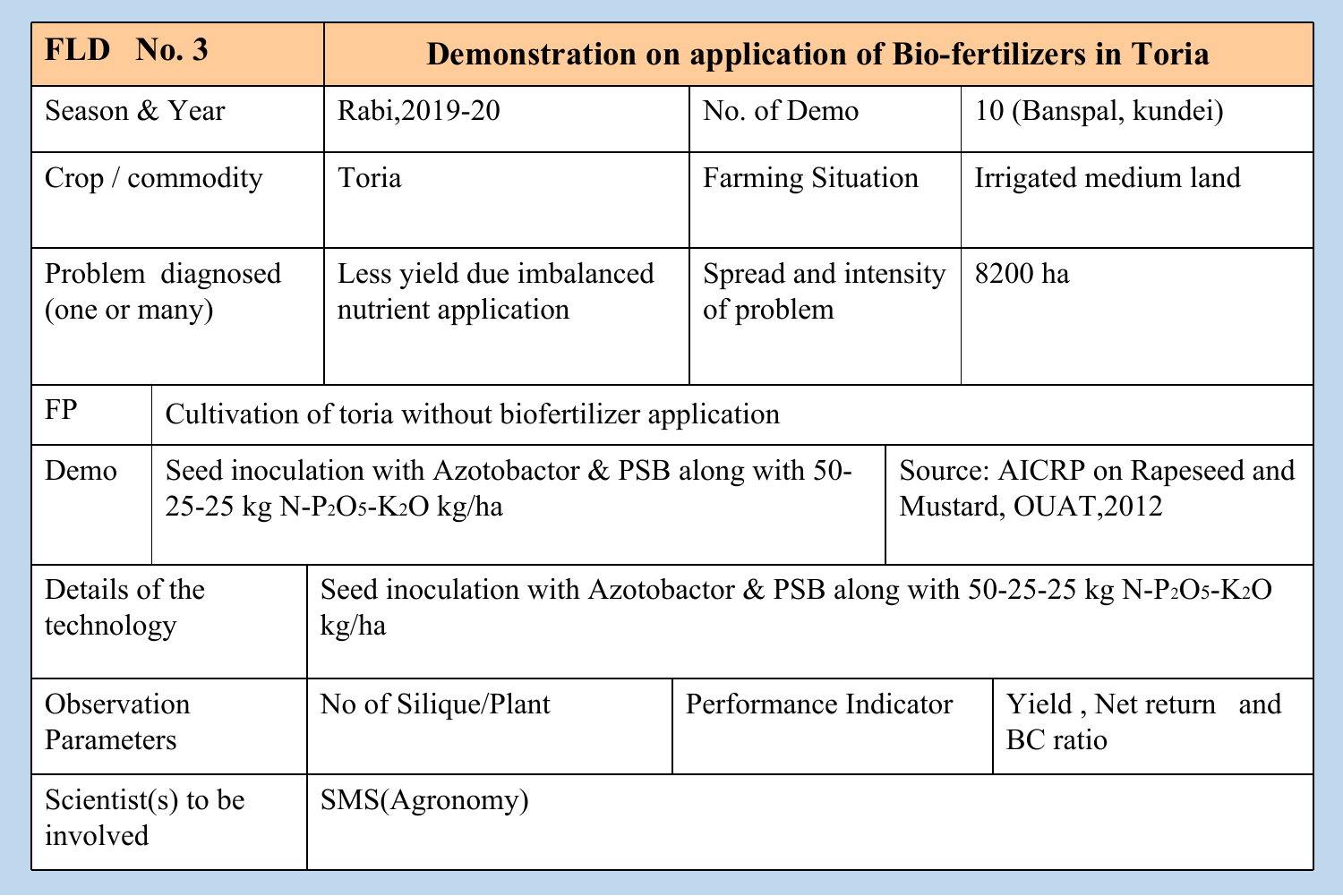| FLD No. 4                      | Demonstration on nutrient management in Rice-linseed paira cropping systems |                                                                                    |  |                                              |                  |  |
|--------------------------------|-----------------------------------------------------------------------------|------------------------------------------------------------------------------------|--|----------------------------------------------|------------------|--|
| Season & Year                  | Rabi, 2019                                                                  | No. of Demo                                                                        |  | 10 (Maheswarpur, Saharapoda)                 |                  |  |
| Crop / commodity               | Linseed                                                                     | <b>Farming Situation</b>                                                           |  | Rainfed upland                               |                  |  |
| Problem<br>diagnosed           | Low system<br>productivity under rice-<br>linseed cropping<br>system        | Spread and<br>intensity of<br>problem                                              |  | $2000$ ha                                    |                  |  |
| <b>FP</b>                      | No nutrient management of linseed in rice-linseed pair acropping systems    |                                                                                    |  |                                              |                  |  |
| Demo                           | Paddy-Linseed Paira cropping systems (30 kg)<br>$N/ha$ )                    |                                                                                    |  | Source : AICRP on Linseed,<br>Keonjhar, 2018 |                  |  |
| Details of the<br>technology   |                                                                             | Paddy- Linseed Paira cropping systems (30 kg N/ha at the time of sowing of Linseed |  |                                              |                  |  |
| Observation<br>Parameters      | No of Plants/ $m^2$                                                         |                                                                                    |  | Performance Indicator                        | Yield, B:C ratio |  |
| Scientist(s) to be<br>involved | SMS(Agronomy)                                                               |                                                                                    |  |                                              |                  |  |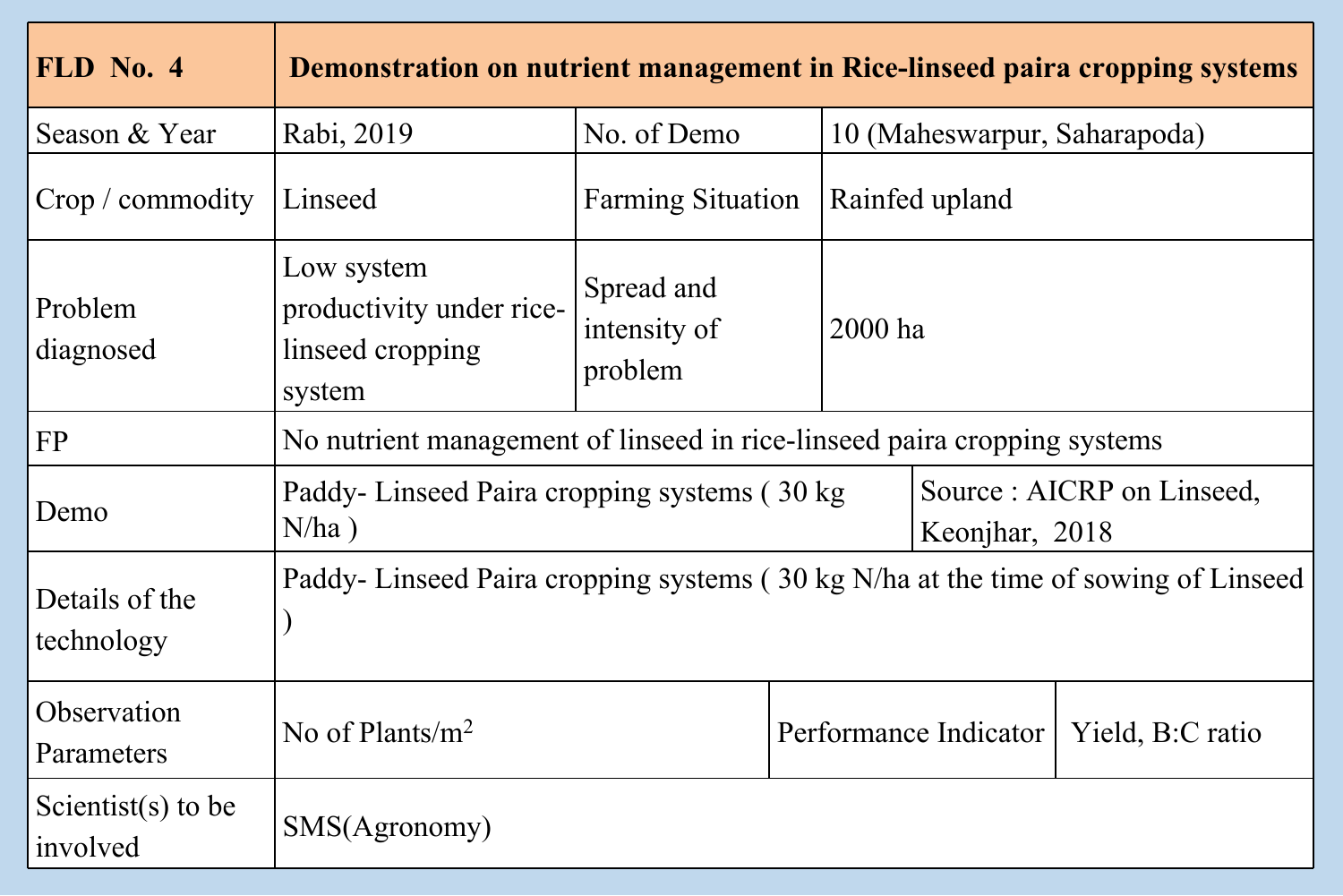| FLD No. 5                       |                                                                          | Demonstration on low cost poly tunnel for seedling raising                               |                                         |                                                                                       |  |
|---------------------------------|--------------------------------------------------------------------------|------------------------------------------------------------------------------------------|-----------------------------------------|---------------------------------------------------------------------------------------|--|
| Season & Year                   | Kharif, 2019                                                             | No. of Demo                                                                              | 10 (Basudevpur, Maheswarpur, Saharapoda |                                                                                       |  |
| Crop / commodity                | All types of<br>vegetable seedlings                                      | <b>Farming Situation</b>                                                                 | Upland, Irrigated                       |                                                                                       |  |
| Problem diagnosed               | Constraint in<br>availability of<br>seedling raising in<br>kharif season | Spread intensity of<br>problem                                                           | 2,000 ha                                |                                                                                       |  |
| <b>FP</b>                       | Open raising of seedling                                                 |                                                                                          |                                         |                                                                                       |  |
| Demo                            | $10^{\circ}$ x3'x2'                                                      | Preparation of low cost poly tunnel by using<br>200 micron polyethene and bamboo of size |                                         | Source: KVK, Dehradun                                                                 |  |
| Details of the<br>technology    | $10^{\circ}x3^{\circ}x2^{\circ}$                                         |                                                                                          |                                         | Preparation of low cost poly tunnel by using 200 micron polyethene and bamboo of size |  |
| Observation<br>Parameters       | Germination $(\%),$<br>Mortality $(\%)$                                  | Performance indicator                                                                    |                                         | Yield(no. of healthy seedlings/m <sup>2</sup> ), B:C<br>ratio                         |  |
| Scientist(s) to be<br>linvolved | Senior Scientist & Head and Farm Manager                                 |                                                                                          |                                         |                                                                                       |  |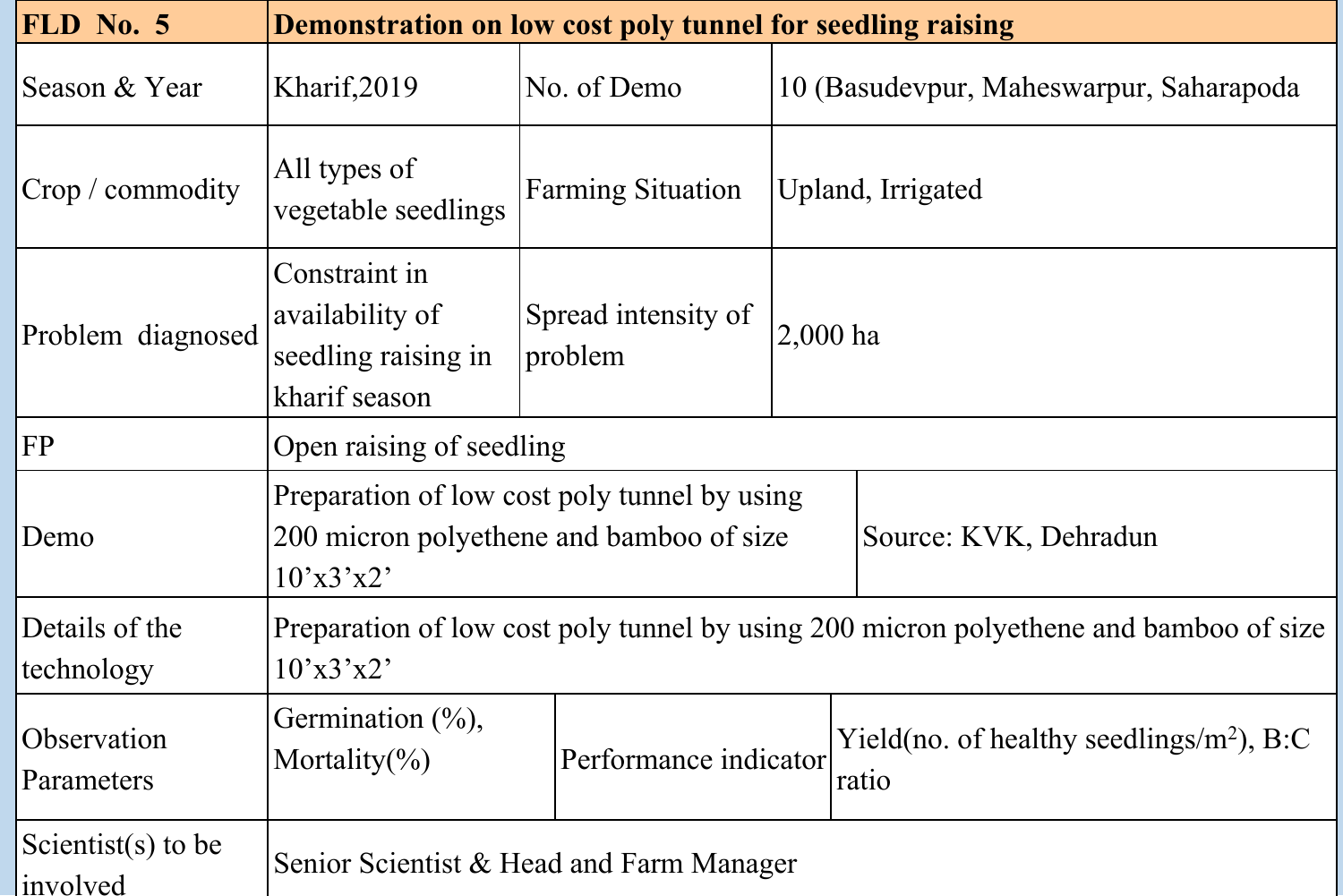| FLD No. 6                      |                   | <b>Demonstration on Pointed gourd var. Swarna Alaukik</b>                                     |                                    |  |                                                           |  |
|--------------------------------|-------------------|-----------------------------------------------------------------------------------------------|------------------------------------|--|-----------------------------------------------------------|--|
| Season & Year                  |                   | Late Rabi, 2019-20                                                                            | No. of Demo                        |  | 10 (Jodichatar, Sardapur)                                 |  |
| Crop / commodity               |                   | Pointed gourd                                                                                 | <b>Farming Situation</b>           |  | Upland, Irrigated                                         |  |
| (one or many)                  | Problem diagnosed | Low yield due to<br>cultivation of local<br>varieties (Gedi potal)                            | Spread and intensity of<br>problem |  | 450 ha                                                    |  |
| FP                             |                   | Plantation of Local Variety Gedi potol                                                        |                                    |  |                                                           |  |
| Demo                           |                   | Pointed gourd Variety Swarna Alaukik<br>2006                                                  |                                    |  | Source: ICAR-RCER, Patna,                                 |  |
| Details of the<br>technology   |                   | Potential yield 220-250 q/ha, 2-3 fruits per node, fruit long, slender without<br>any stripes |                                    |  |                                                           |  |
| <b>Observation Parameters</b>  |                   | No. fruits/plant                                                                              | Performance Indicator              |  | Yield $(q/ha)$ , Net<br>income $(Rs/ha)$ , $B:C$<br>ratio |  |
| Scientist(s) to be<br>involved |                   | Senior Scientist & Head and Farm Manager                                                      |                                    |  |                                                           |  |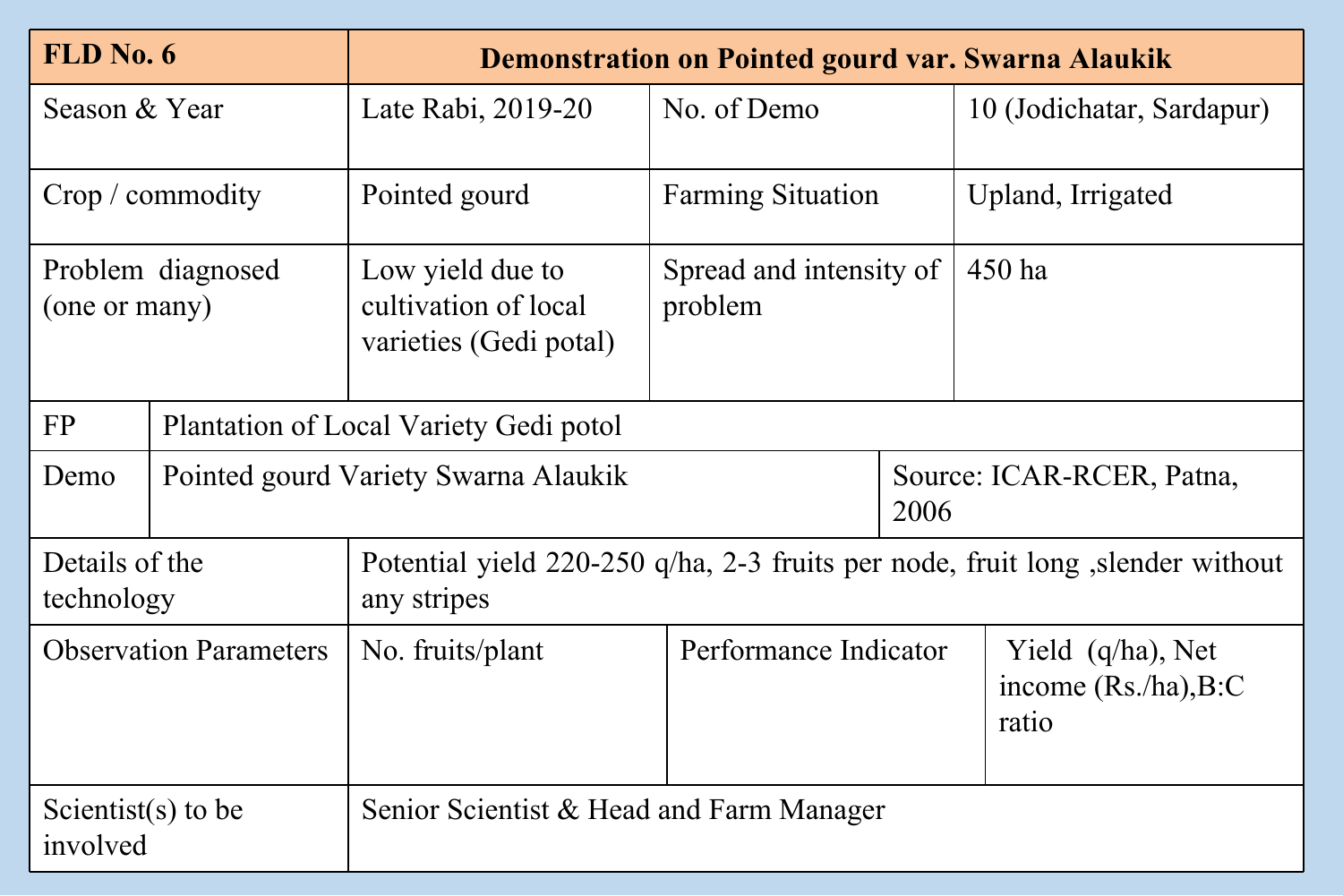| FLD No. 7                         | <b>Demonstration on Marigold variety- Pusa Narangi</b> |                                                                                                     |                                                        |  |                                                                 |  |
|-----------------------------------|--------------------------------------------------------|-----------------------------------------------------------------------------------------------------|--------------------------------------------------------|--|-----------------------------------------------------------------|--|
| Season & Year                     |                                                        | Rabi, 2019                                                                                          | No. of Demo                                            |  | 10 (Basudevpur, Sardapur)                                       |  |
| Crop / commodity                  |                                                        | Marigold                                                                                            | <b>Farming Situation</b>                               |  | Upland, Irrigated                                               |  |
| (one or many)                     | Problem diagnosed                                      | Low yield due to<br>cultivation of local<br>variety                                                 | Spread and intensity of<br>problem                     |  | $105$ ha                                                        |  |
| <b>FP</b>                         |                                                        | Local planting material of marigold                                                                 |                                                        |  |                                                                 |  |
| Demo                              |                                                        | Marigold Variety Pusa Narangi                                                                       |                                                        |  | Source: AICRP on Floriculture,<br>ICAR-IARI, New Delhi, 2016-17 |  |
| Details of the<br>technology      |                                                        | Marigold Variety Pusa Narangi<br>spacing-45c.m x 35cm, fertilizer Dose- N:P:K $(100:200:200)$ kg/ha |                                                        |  |                                                                 |  |
| <b>Observation Parameters</b>     |                                                        | Number of flowers/plant                                                                             | Performance Indicator<br>income (Rs./ha),<br>B:C ratio |  | Yield $(q/ha)$ , Net                                            |  |
| Scientist $(s)$ to be<br>involved |                                                        | Senior Scientist & Head and Farm Manager                                                            |                                                        |  |                                                                 |  |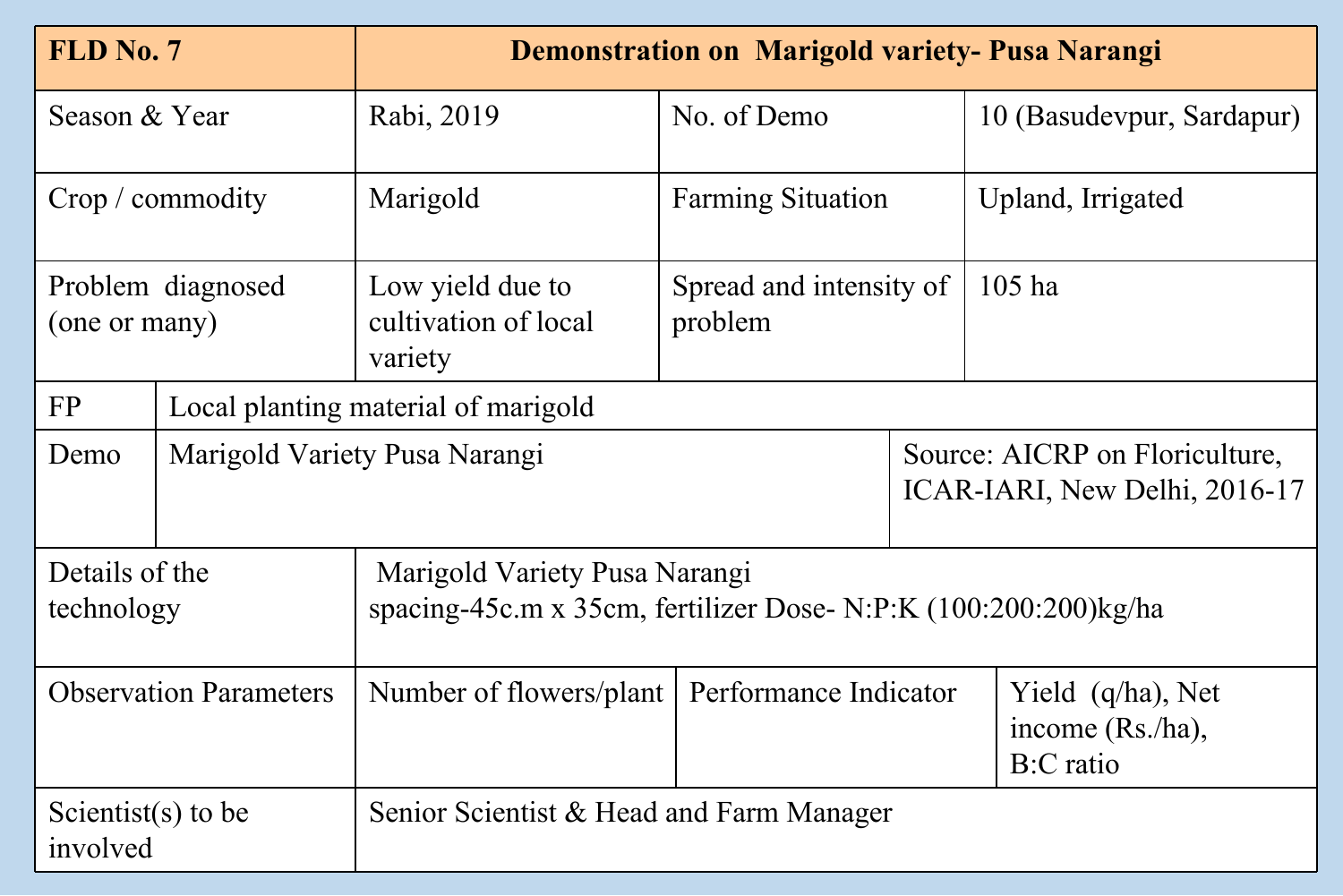| FLD No. 8                      |                             | <b>Demonstration on Tuberose variety-Prajwal</b>                                                                                                                          |                                                                                       |                                       |                           |  |         |
|--------------------------------|-----------------------------|---------------------------------------------------------------------------------------------------------------------------------------------------------------------------|---------------------------------------------------------------------------------------|---------------------------------------|---------------------------|--|---------|
| Season & Year                  |                             | Rabi, 2019                                                                                                                                                                | No. of Demo                                                                           |                                       | 10 (Basudevpur, Sardapur) |  |         |
| Crop / commodity               |                             | Tuberose                                                                                                                                                                  | <b>Farming Situation</b>                                                              |                                       | Upland, Irrigated         |  |         |
| (one or many)                  | Problem diagnosed           | Low yield due to<br>cultivation of local<br>variety                                                                                                                       | Spread and intensity of<br>problem                                                    |                                       |                           |  | $32$ ha |
| <b>FP</b>                      | Local planting material     |                                                                                                                                                                           |                                                                                       |                                       |                           |  |         |
| Demo                           | Tuberose of variety Prajwal |                                                                                                                                                                           |                                                                                       | Source: ICAR-IIHR, Bengaluru,<br>2012 |                           |  |         |
| Details of the<br>technology   |                             | Tuberose of variety Prajwal, spacing-30c.m x 20c.m<br>fertilizer Dose- Urea (N) - $100\text{kg}$ . SSP (P) - $50\text{kg}$ . MOP (K) - $70\text{kg}$ ,<br>FYM-20Tonnes/ha |                                                                                       |                                       |                           |  |         |
| <b>Observation Parameters</b>  |                             | No. Of flowers/plant,<br>Vase life of Tuberose<br>stalk                                                                                                                   | Performance Indicator<br>Yield $(q/ha)$ , Net<br>income (Rs./ha),<br><b>B:C</b> ratio |                                       |                           |  |         |
| Scientist(s) to be<br>involved |                             | Senior Scientist & Head and Farm Manager                                                                                                                                  |                                                                                       |                                       |                           |  |         |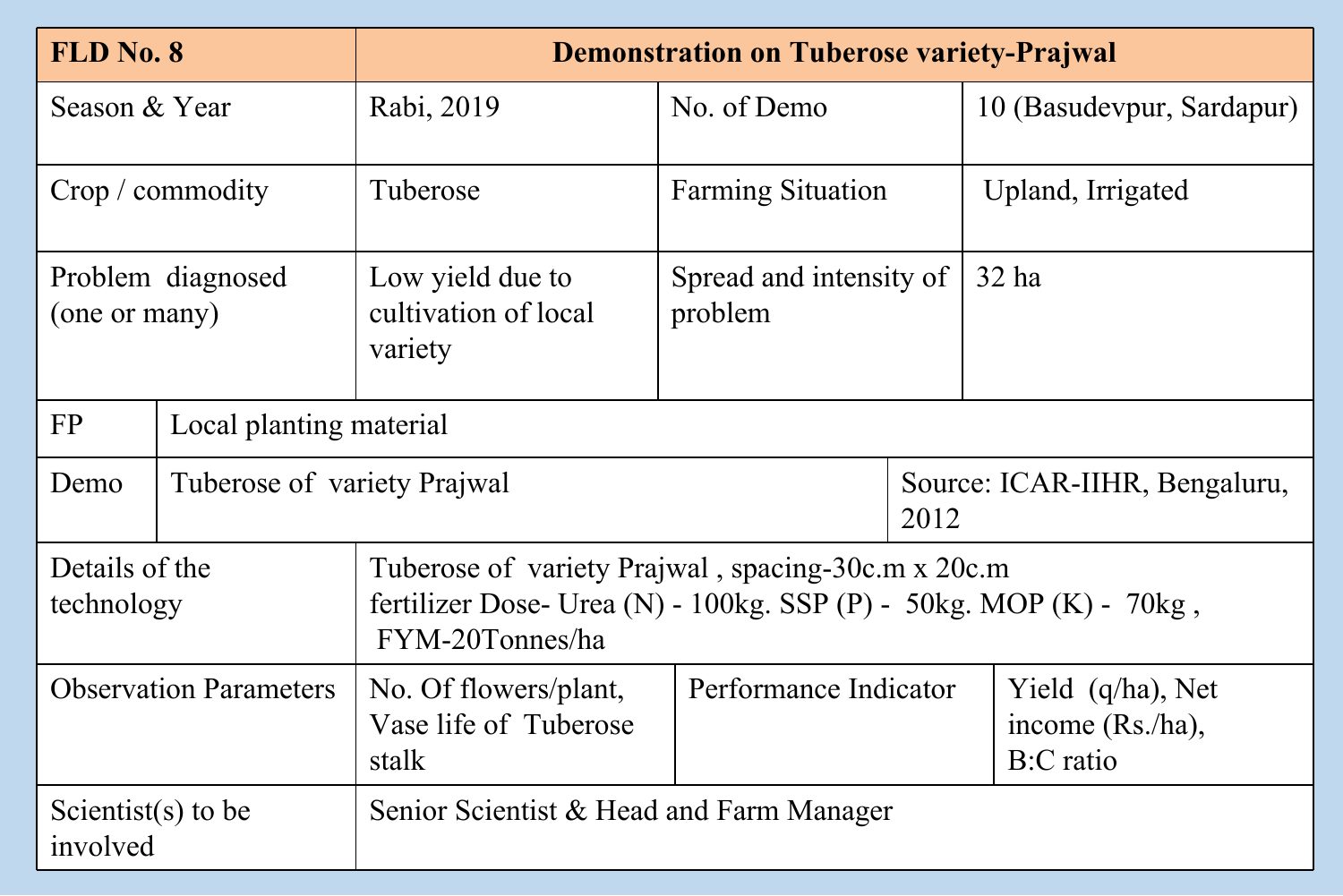| FLD No. 9                      |                             | <b>Demonstration on management of wilt complex in Tomato</b>                                                                                                                                                                               |                                    |  |                                                         |  |  |
|--------------------------------|-----------------------------|--------------------------------------------------------------------------------------------------------------------------------------------------------------------------------------------------------------------------------------------|------------------------------------|--|---------------------------------------------------------|--|--|
| Season & Year                  |                             | <b>Kharif</b> , 2019                                                                                                                                                                                                                       | No. of Demo                        |  | 10 (Basudevpur, Sardapur)                               |  |  |
| Crop / commodity               |                             | Tomato                                                                                                                                                                                                                                     | <b>Farming Situation</b>           |  | <b>Irrigated Medium Land</b><br>(Rice-Vegetable)        |  |  |
| (one or many)                  | Problem diagnosed           | Infestation of wilt<br>complex in tomato                                                                                                                                                                                                   | Spread and intensity of<br>problem |  | 7500 ha, High                                           |  |  |
| <b>FP</b>                      |                             | Spraying of Carbendazim $\omega$ 2 gm/lt during vegetative stage                                                                                                                                                                           |                                    |  |                                                         |  |  |
| Demo                           | with 1 qtl of FYM, spraying | Soil application of bleaching powder $\omega(10 \text{ kg/ha during land})$<br>preparation, soil application of T. viridae $@$ 3 kg/ha incubated<br>of copper oxychloride $(3gm/lt)$ and streptocycline $(1.5 gm/10 lt)$                   |                                    |  | Source: MLT, RRTTS, G.<br>Udayagiri and Dhenkanal, 2018 |  |  |
| Details of the<br>technology   |                             | Soil application of bleaching powder $@10$ kg/ha during land preparation, soil<br>application of T. Viridae $\omega$ 3 kg/ha incubated with 1 qtl of FYM, spraying of copper<br>oxychloride $(3gm/lt)$ and streptocycline $(1.5 gm/l0 lt)$ |                                    |  |                                                         |  |  |
| <b>Observation Parameters</b>  |                             | No of wilted plant/ $m^2$                                                                                                                                                                                                                  | Performance Indicator<br>B:C ratio |  | Yield $(q/ha)$ , Net<br>income (Rs./ha),                |  |  |
| Scientist(s) to be<br>involved |                             | P. K. Nanda, Scientist(PP)                                                                                                                                                                                                                 |                                    |  |                                                         |  |  |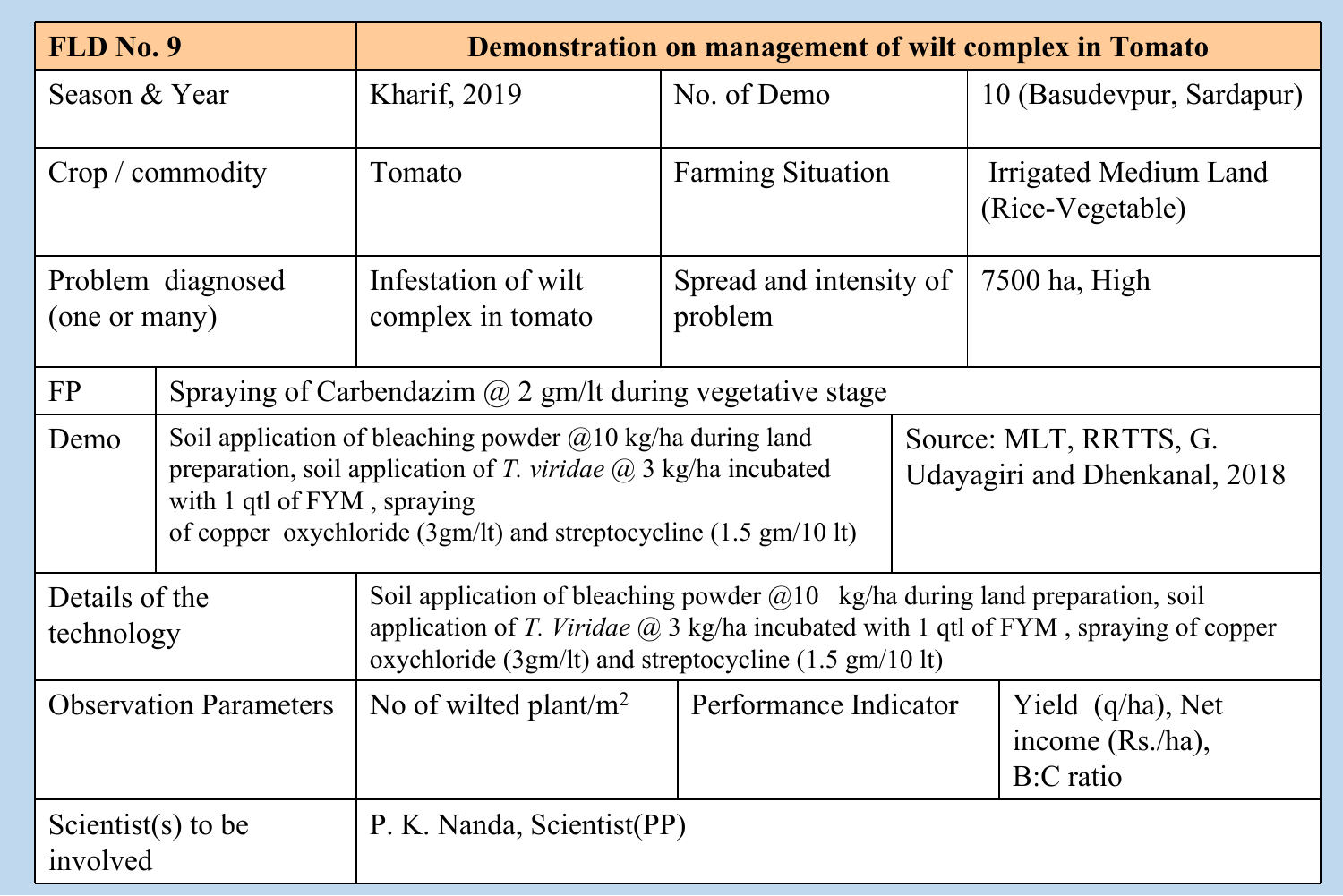| <b>FLD No. 10</b>              |                       | Demonstration on management of Cercospora leaf spot in Okra                                                                                                                |                                              |                                                  |  |  |
|--------------------------------|-----------------------|----------------------------------------------------------------------------------------------------------------------------------------------------------------------------|----------------------------------------------|--------------------------------------------------|--|--|
| Season & Year                  |                       | Summer, 2019-20                                                                                                                                                            | No. of Demo                                  | 10 (Maheswarpur,<br>Basudevpur)                  |  |  |
| Crop / commodity               |                       | Okra                                                                                                                                                                       | Farming<br><b>Situation</b>                  | <b>Irrigated Medium Land</b><br>(Rice-Vegetable) |  |  |
| Problem diagnosed              |                       | Low yield due to insect pest<br>and disease attack                                                                                                                         | Spread and<br>intensity of<br>problem        | 1750 ha                                          |  |  |
| <b>FP</b>                      |                       | Spraying of Cabendazim (2ml/lit)                                                                                                                                           |                                              |                                                  |  |  |
| Demo                           | initiation of disease | Three spraying of Tebuconazole $50\%$ + Trifloxystrobin 25% $\omega$<br>Source: VIP,<br>0.1% or Difenconazole 25 % EC@ 0.1% at 10 days interval after<br>Bhubaneswar, 2018 |                                              |                                                  |  |  |
| Details of the<br>technology   |                       | Three spraying of Tebuconazole $50\%$ + Trifloxystrobin 25% @ 0.1% or<br>Difenconazole 25 % $EC@$ 0.1% at 10 days interval after initiation of disease                     |                                              |                                                  |  |  |
| <b>Observation Parameters</b>  |                       | No. of affected leaves/plant,<br>% of disease infestation                                                                                                                  | Performance<br>Yield, B:C ratio<br>Indicator |                                                  |  |  |
| Scientist(s) to be<br>involved |                       | Scientist(PP)                                                                                                                                                              |                                              |                                                  |  |  |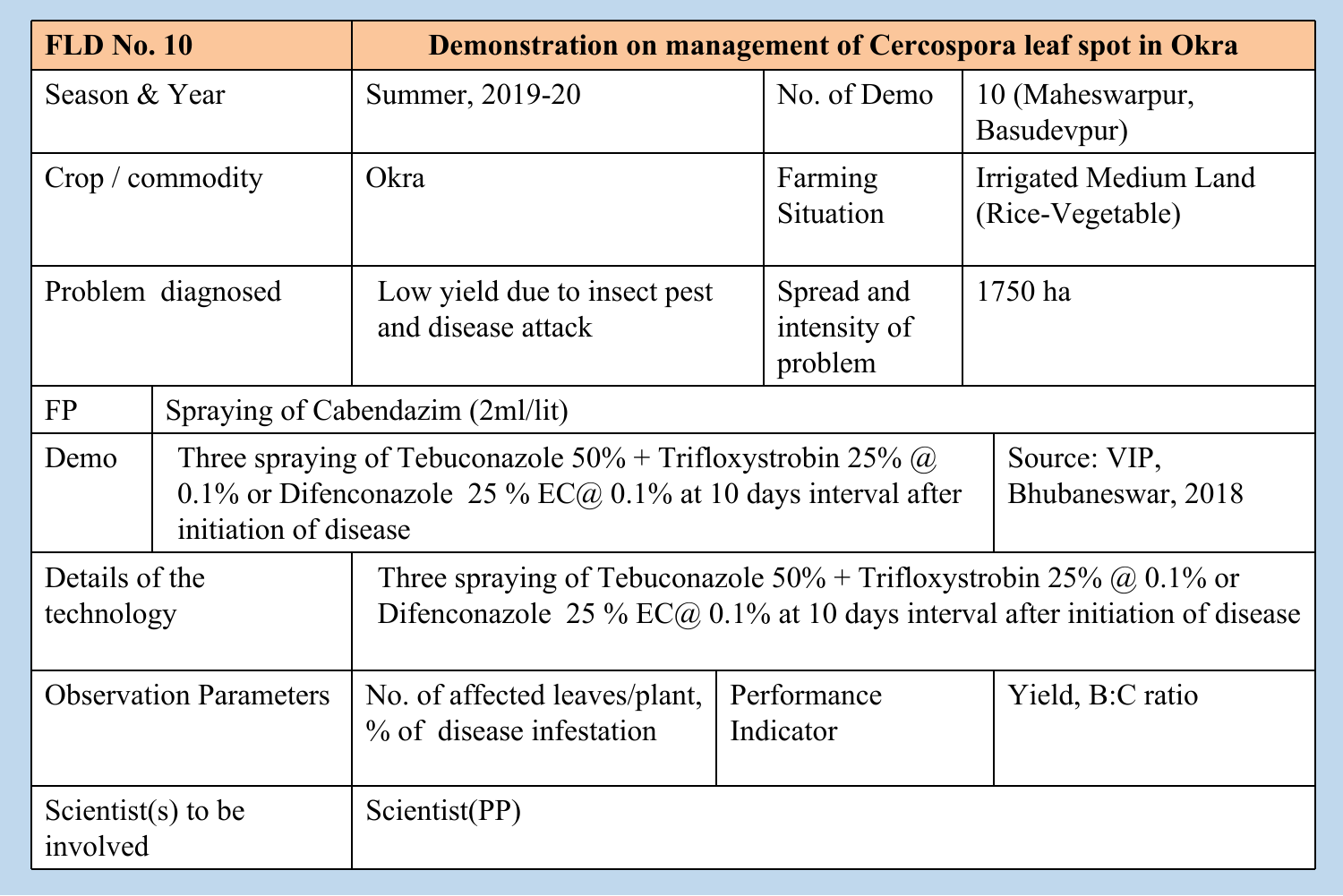| <b>FLD No. 11</b>                  |                         | <b>Demonstration of biological control of mango inflorescence hoppers</b><br>(Idioscopus spp.) |                                                                                  |                                                     |  |  |
|------------------------------------|-------------------------|------------------------------------------------------------------------------------------------|----------------------------------------------------------------------------------|-----------------------------------------------------|--|--|
| Season & Year                      |                         | Rabi, 2019-20                                                                                  | No. of Demo                                                                      | 10 (Balabhdrapur,<br>Suakathi)                      |  |  |
|                                    | Crop / commodity        | Mango                                                                                          | Farming<br>Situation                                                             | Rainfed upland                                      |  |  |
| Problem diagnosed<br>(one or many) |                         | Low yield due to maximum loss<br>in fruit setting.<br>Lack of knowledge on hopper<br>mgt.      | Spread and<br>intensity of<br>problem                                            | 80%, 7250 ha                                        |  |  |
| <b>FP</b>                          | Smokig in mango orchard |                                                                                                |                                                                                  |                                                     |  |  |
| Demo                               |                         | Application of biopesticides for hopper management                                             |                                                                                  | Source: Annual Report-<br>IIHR, 2015-16             |  |  |
| Details of the<br>technology       |                         | interval                                                                                       | Four sprays of Metarhizium anisopliae oil formulation $\omega$ 0.5ml/L at weekly |                                                     |  |  |
| Observation<br>Parameters          |                         | No of hoppers/twig                                                                             | Performance<br>Indicator                                                         | Yield (MT/ha), Net<br>income (Rs./ha),<br>B:C ratio |  |  |
| Scientist(s) to be<br>involved     |                         | Scientist(PP)                                                                                  |                                                                                  |                                                     |  |  |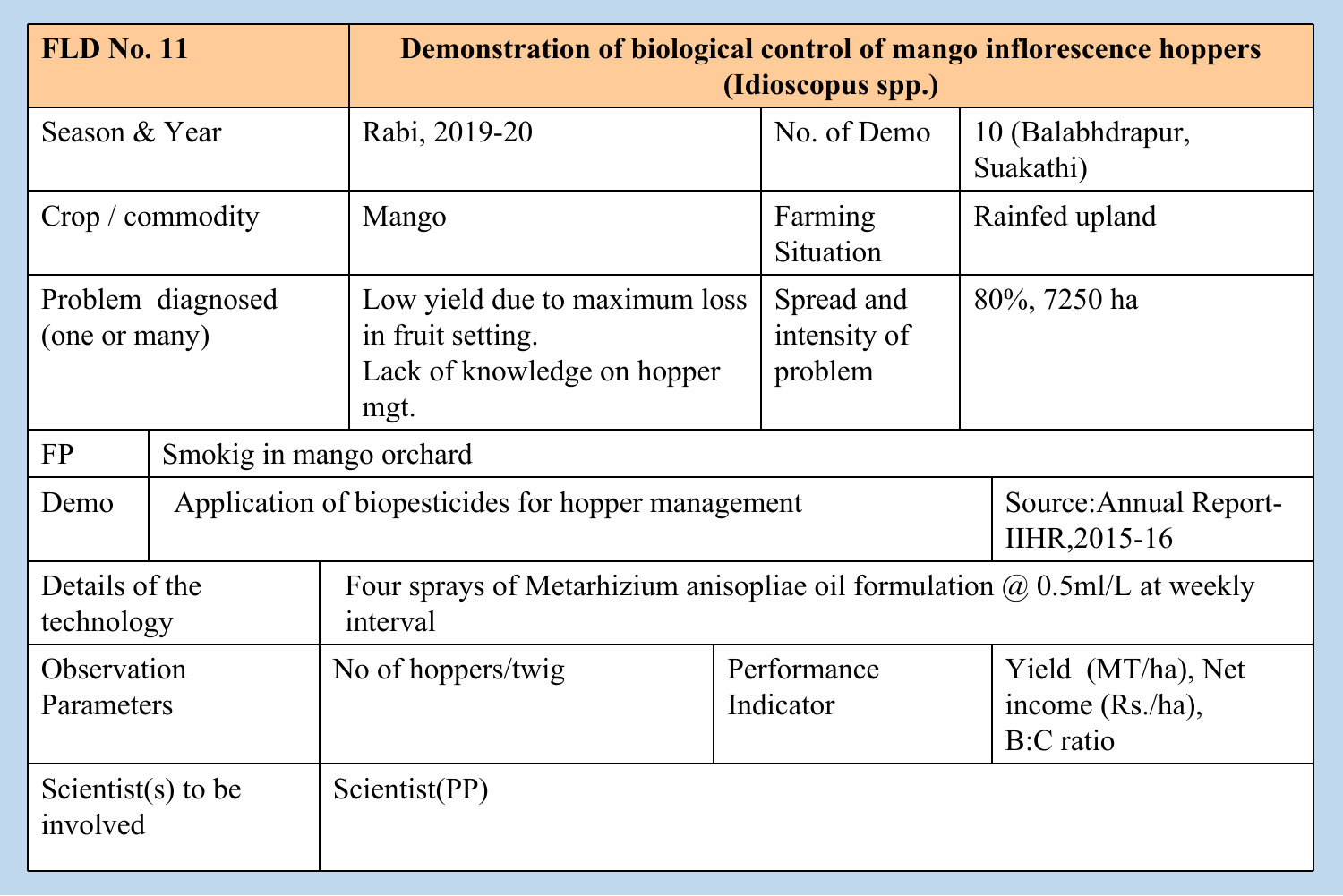| <b>FLD No. 12</b>              |  |           | Demonstration on IPM module for management of YMV in Greengram                                                                                                                                                     |                                                  |                                                                         |  |  |
|--------------------------------|--|-----------|--------------------------------------------------------------------------------------------------------------------------------------------------------------------------------------------------------------------|--------------------------------------------------|-------------------------------------------------------------------------|--|--|
| Season & Year                  |  |           | Rabi, 2019-20                                                                                                                                                                                                      | No. of Demo                                      | 10 (Khalana, Dantia)                                                    |  |  |
| Crop /<br>commodity            |  | Greengram |                                                                                                                                                                                                                    | Farming<br>Situation                             | Irrigated upland                                                        |  |  |
| Problem<br>diagnosed           |  |           | Yield loss due to YMV in green gram                                                                                                                                                                                | Spread and<br>intensity of<br>problem            | 6700 ha                                                                 |  |  |
| <b>FP</b>                      |  |           | Spraying of Imidachloprid 17.8 SC $(20.4 \text{ ml/L})$ at the time of disease severity                                                                                                                            |                                                  |                                                                         |  |  |
| Demo                           |  |           | Management of YMV in combination with botanicals, mechanical<br>and chemical measures                                                                                                                              | Source: AICRP<br>MULLaRP CPR,<br>Behrampur, 2016 |                                                                         |  |  |
| Details of the<br>technology   |  |           | Seed treatment with Imidachloprid 600 FS $\omega$ 5ml/kg of seed + yellow sticky<br>trap 50 nos/ha + neem oil @ 5ml/L spray on appearance of white fly on YST<br>+ spraying of Diafenthurion 50 WP@ 312.5g a.i/ha. |                                                  |                                                                         |  |  |
| <b>Observation Parameters</b>  |  |           | Pest count/leaf/plant, no. of<br>infested leaves/ m <sup>2</sup><br>% of infestation,                                                                                                                              | Performance<br>Indicator                         | Additional income over<br>additional investment,<br>Yield and B:C ratio |  |  |
| Scientist(s) to be<br>involved |  |           | Scientist(PP)                                                                                                                                                                                                      |                                                  |                                                                         |  |  |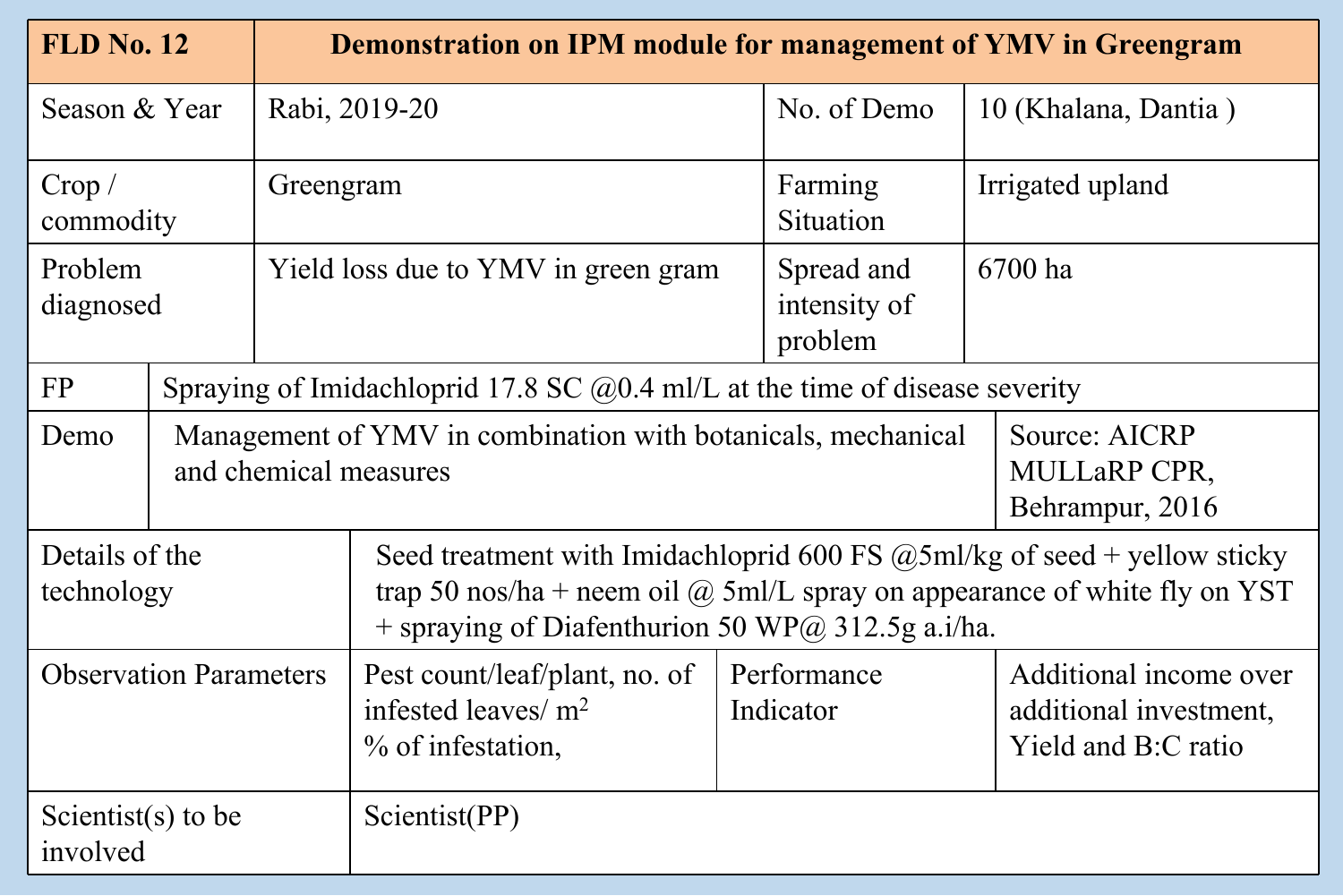| <b>FLD No. 13</b>                   |                                                                                                                                                                           | Demonstration of foliar application of water soluble fertilizer in Kharif<br><b>Tomato</b>                                                                               |                                                                     |                |                                                         |  |
|-------------------------------------|---------------------------------------------------------------------------------------------------------------------------------------------------------------------------|--------------------------------------------------------------------------------------------------------------------------------------------------------------------------|---------------------------------------------------------------------|----------------|---------------------------------------------------------|--|
| Season & Year                       |                                                                                                                                                                           | <b>Kharif</b> , 2019                                                                                                                                                     | No. of Demo                                                         |                | 10 (Panposi,<br>Maheswarpur)                            |  |
| Crop / commodity                    |                                                                                                                                                                           | Tomato                                                                                                                                                                   | <b>Farming Situation</b>                                            | Rainfed upland |                                                         |  |
| Problem diagnosed (one)<br>or many) |                                                                                                                                                                           | Low yield due to poor<br>nutrient management                                                                                                                             | Spread and intensity of<br>8200 ha,<br>problem                      |                |                                                         |  |
| EP                                  |                                                                                                                                                                           |                                                                                                                                                                          | Use of imbalanced dose of fertilizer $(80:60:60 \text{ NPK Kg/ha})$ |                |                                                         |  |
| Demo                                | Soil test based fertilizer NPK $@87.5\%$ as basal dose + 1% foliar<br>spray of Water soluble fertilizers (19:19:19) at vegetative stage,<br>flowering and fruiting stage. |                                                                                                                                                                          |                                                                     |                | Source: AICRP in<br>vegetable crops,<br>BBSR, 2005-06   |  |
| Details of the<br>Technology        |                                                                                                                                                                           | Soil test based fertilizer NPK $@87.5\%$ as basal dose +1% foliar<br>spray of Water soluble fertilizers (19:19:19) at vegetative stage,<br>flowering and fruiting stage. |                                                                     |                |                                                         |  |
| <b>Observation Parameters</b>       |                                                                                                                                                                           | Average fruits/plant                                                                                                                                                     | Performance Indicator                                               |                | Yield $(q/ha)$ , Net<br>return $(Rs/ha)$ , B:C<br>ratio |  |
| Scientist(s) to be<br>involved      |                                                                                                                                                                           | PA (Soil science)                                                                                                                                                        |                                                                     |                |                                                         |  |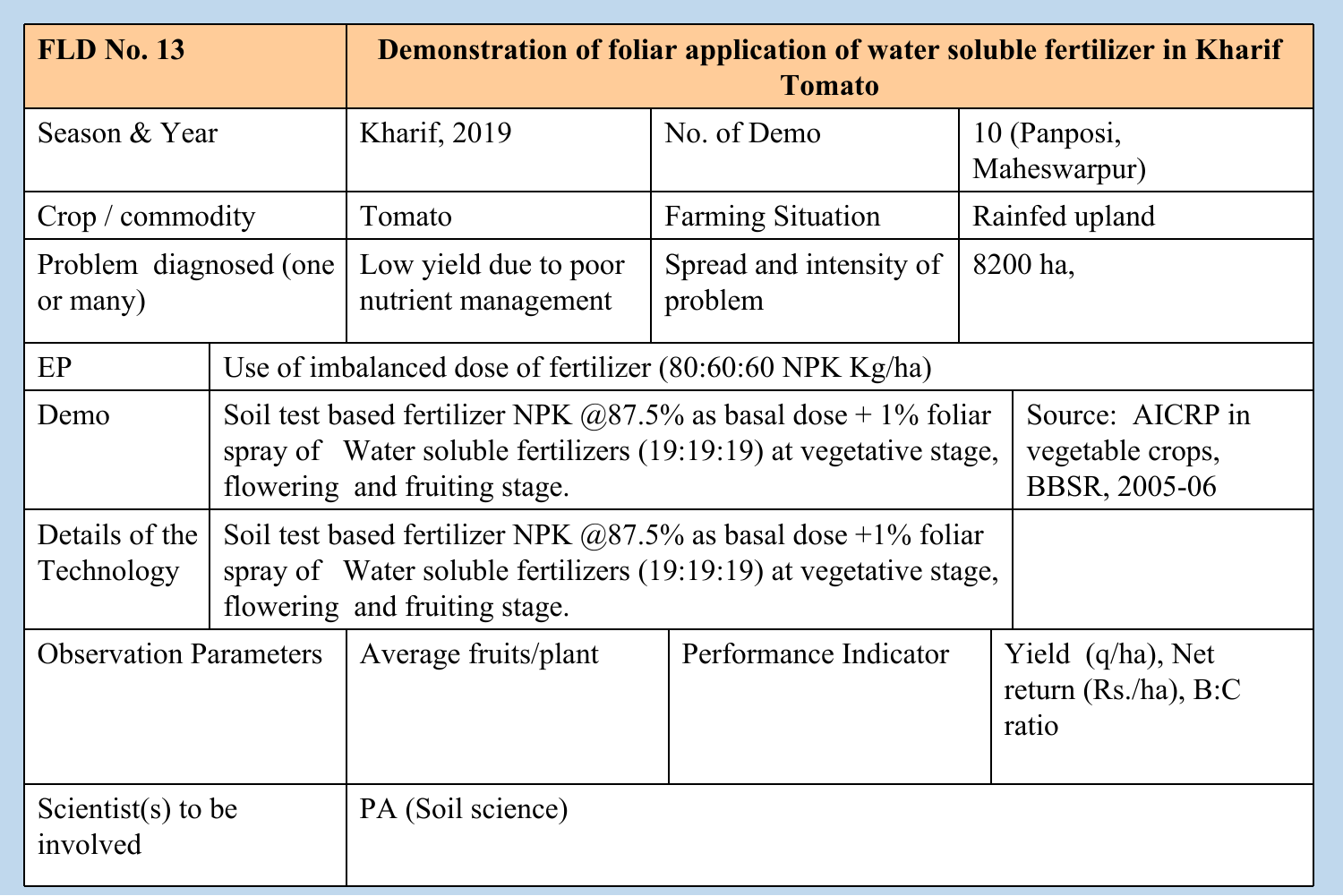| <b>FLD No. 14</b>              |                       | <b>Demonstration of Sulphur and Boron application in groundnut</b>                                                                                                                 |                                                                                |  |                                                                                     |  |  |
|--------------------------------|-----------------------|------------------------------------------------------------------------------------------------------------------------------------------------------------------------------------|--------------------------------------------------------------------------------|--|-------------------------------------------------------------------------------------|--|--|
| Season & Year                  |                       | <b>Kharif</b> , 2019                                                                                                                                                               | No. of Trials $\&$<br>villages                                                 |  | 10 (Jodichhatar,<br>Jamunaposi)                                                     |  |  |
| Crop / commodity               |                       | Groundnut                                                                                                                                                                          | <b>Farming Situation</b>                                                       |  | Rainfed upland                                                                      |  |  |
| (one or many)                  | Problem diagnosed     | Low yield due poor<br>nutrient management                                                                                                                                          | Spread and intensity of<br>problem                                             |  | 1270ha, Medium                                                                      |  |  |
| <b>FP</b>                      |                       | Application of NPK @ 20:20:20 kg/ha                                                                                                                                                |                                                                                |  |                                                                                     |  |  |
| Demo                           |                       | Sulphur $\omega/20$ kg/ha + two foliar spray of Boron 0.2% at<br>Source: AICRP on Dryland<br>flowering and 20 days after flowering stage with STBF.<br>Agriculture, Phulbani, 2015 |                                                                                |  |                                                                                     |  |  |
|                                | Details of technology | after flowering stage with STBF.                                                                                                                                                   |                                                                                |  | Sulphur $\omega/20$ kg/ha + two foliar spray of Boron 0.2% at flowering and 20 days |  |  |
| <b>Observation Parameters</b>  |                       | No. of pod/plant, No. of<br>kernels/pod                                                                                                                                            | Performance Indicator<br>Yield $(q/ha)$ , Net return<br>$(Rs$ ./ha), B:C ratio |  |                                                                                     |  |  |
| Scientist(s) to be<br>involved |                       | PA (Soil science)                                                                                                                                                                  |                                                                                |  |                                                                                     |  |  |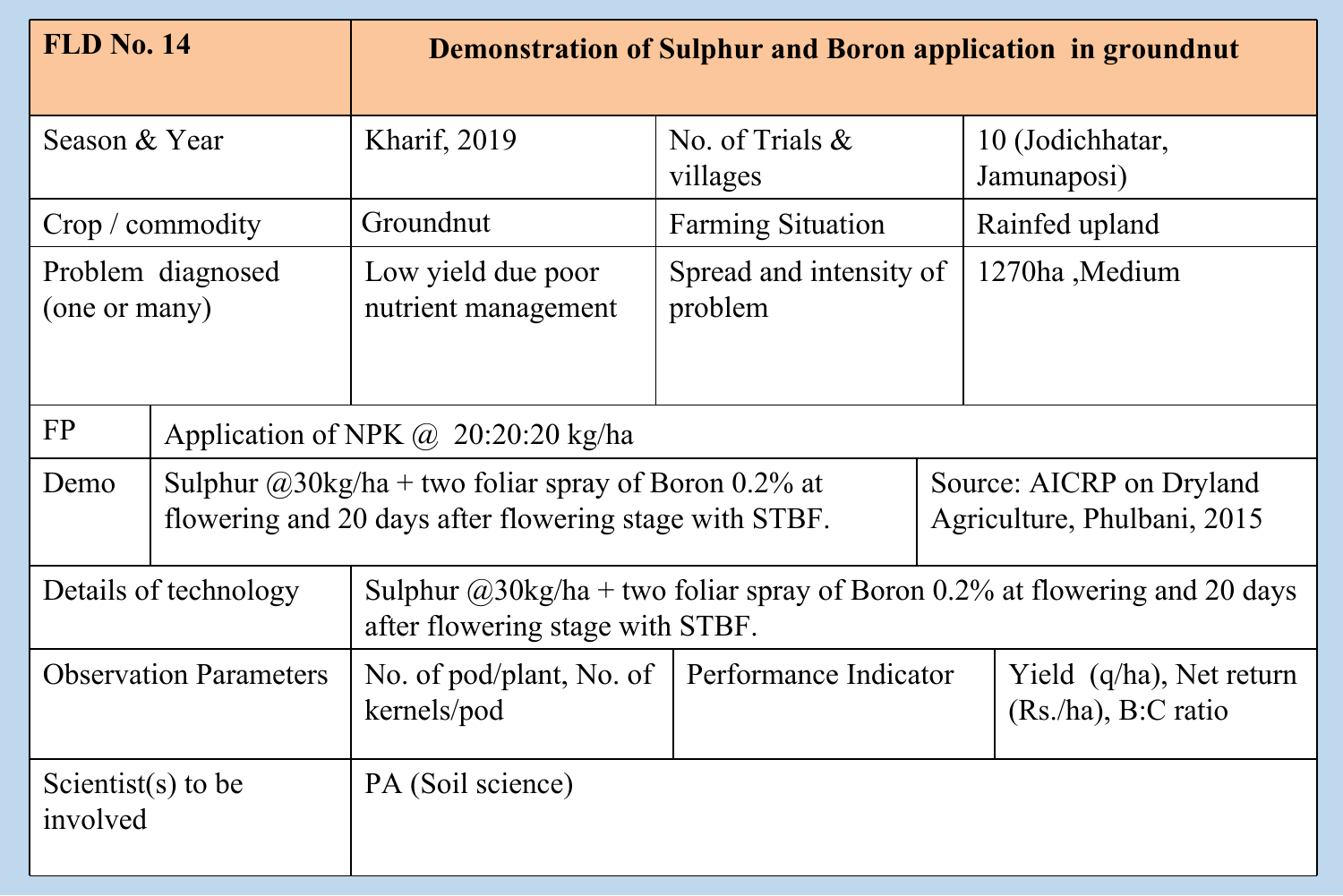| <b>FLD No. 15</b>                  |                       |                                                                                                                               |                                    | <b>Demonstration of Khaki Campbell Duck farming</b> |                                            |
|------------------------------------|-----------------------|-------------------------------------------------------------------------------------------------------------------------------|------------------------------------|-----------------------------------------------------|--------------------------------------------|
| Season & Year                      |                       | Round the year, 2019-<br>20                                                                                                   | No. of Trials $\&$<br>villages     |                                                     | 10 (Jodichhatar,<br>Jamunaposi)            |
| Crop / commodity                   |                       | Duck                                                                                                                          | <b>Farming Situation</b>           |                                                     | Backyard free ranging                      |
| Problem diagnosed<br>(one or many) |                       | Low income from<br>local breeds due to<br>high mortality,<br>morbidity and low<br>body weight gain                            | Spread and intensity of<br>problem |                                                     | 75%                                        |
| <b>FP</b>                          |                       | Local breed Body weight 800-900g/ 20 weeks, annual egg production -100/ annum                                                 |                                    |                                                     |                                            |
| Demo                               | annum                 | Khaki Campbell; Body weight 1.5-1.8kg/20<br>Source: CARI Annual reports 2017-18<br>weeks, annual egg production 200 numbers / |                                    |                                                     |                                            |
|                                    | Details of technology | Khaki Campbell body weight 1.5-1.8 Kg/20 weeks; annual egg production<br>100/annum                                            |                                    |                                                     |                                            |
| <b>Observation Parameters</b>      |                       | Annual egg production,<br>Body wt. gain,<br>Mortality                                                                         | Performance Indicator              |                                                     | Net return, B:C ratio<br>Farmers feed back |
| Scientist $(s)$ to be<br>involved  |                       | Scientist (Animal Science)                                                                                                    |                                    |                                                     |                                            |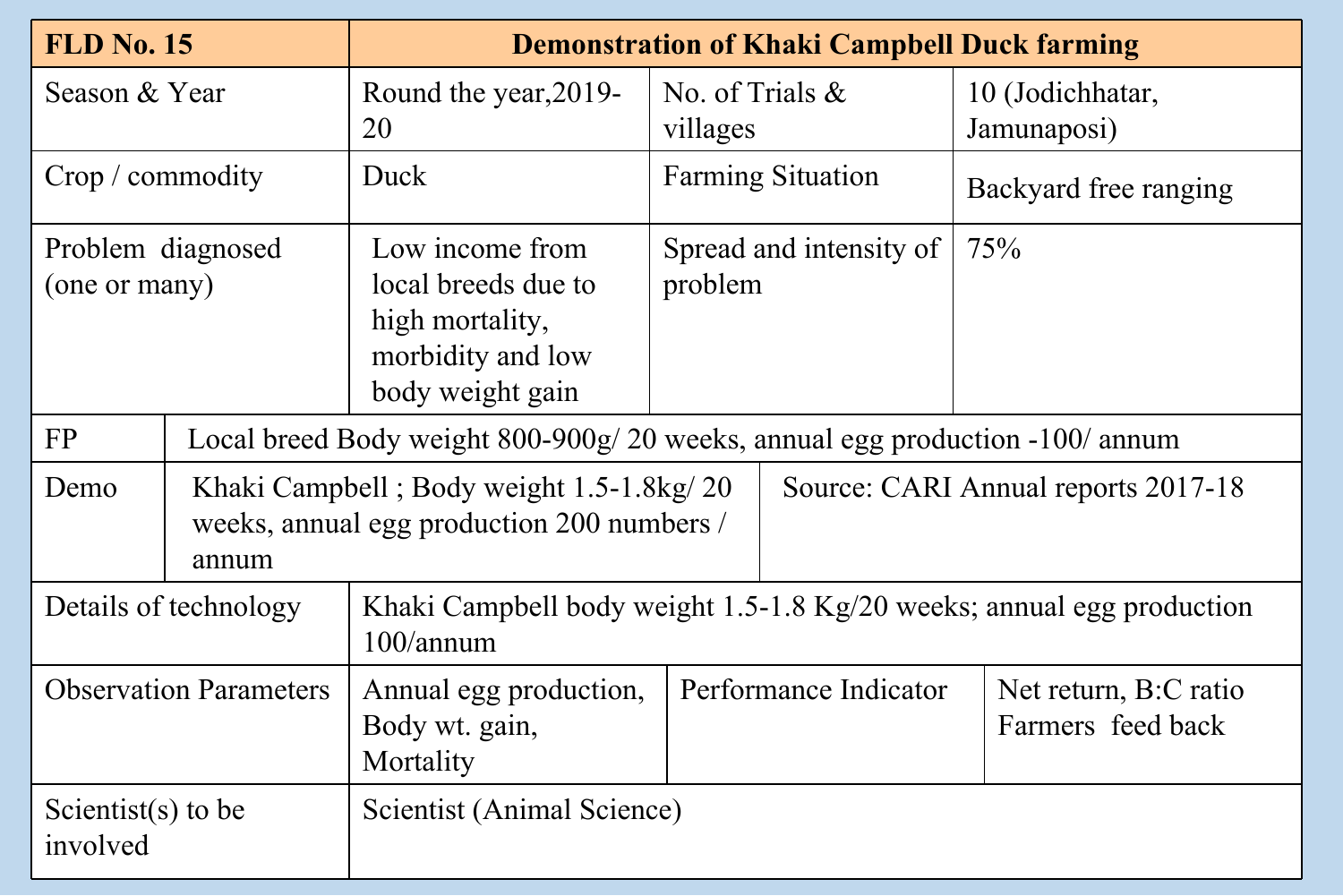| <b>FLD No. 16</b>                  |  |                                                                                                                                                                                                                                                                                                               |                                                                                    |                                       | Demonstration on artificial brooding management in chicks                                 |
|------------------------------------|--|---------------------------------------------------------------------------------------------------------------------------------------------------------------------------------------------------------------------------------------------------------------------------------------------------------------|------------------------------------------------------------------------------------|---------------------------------------|-------------------------------------------------------------------------------------------|
| Season & Year                      |  | Round the year, 2019-20                                                                                                                                                                                                                                                                                       |                                                                                    | No. of Trials $\&$<br>villages        | 10 (Kundhei, Denua)                                                                       |
| Crop / commodity                   |  | Poultry                                                                                                                                                                                                                                                                                                       |                                                                                    | Farming<br>Situation                  | Homestead                                                                                 |
| Problem diagnosed<br>(one or many) |  | Poor sustainability in backyard<br>poultry rearing with improved breeds<br>due to non availability of brooded<br>chicks due to mortality of chicks<br>during brooding and rearing                                                                                                                             |                                                                                    | Spread and<br>intensity of<br>problem | 80%                                                                                       |
| FP                                 |  | No brooding practices                                                                                                                                                                                                                                                                                         |                                                                                    |                                       |                                                                                           |
| Demo                               |  | Artificial brooding of chicks                                                                                                                                                                                                                                                                                 | Source: CPDO Bangalore and OUAT (Distance education<br>programme on poultry, 2014) |                                       |                                                                                           |
| Details of<br>technology           |  | Brooding for 21 days with floor space of 0.3sqft/bird with help of chick guards, artificial<br>heat $\omega$ 1-3 watt/chick, feeder and drinker $\omega$ 1/50 chicks, vaccination with RD (Lasota) on<br>7 <sup>th</sup> , 15 <sup>th</sup> day. Use of electrolytes, preventive antibiotics during brooding. |                                                                                    |                                       |                                                                                           |
| Observation<br>Parameters          |  | Chick mortality rate during<br>brooding period, body weight<br>at 21 days                                                                                                                                                                                                                                     | Performance<br>Indicator                                                           |                                       | Cost of intervention, additional<br>intervention over additional<br>investment, B:C ratio |
| Scientist(s) to be<br>involved     |  | Scientist (Animal Science)                                                                                                                                                                                                                                                                                    |                                                                                    |                                       |                                                                                           |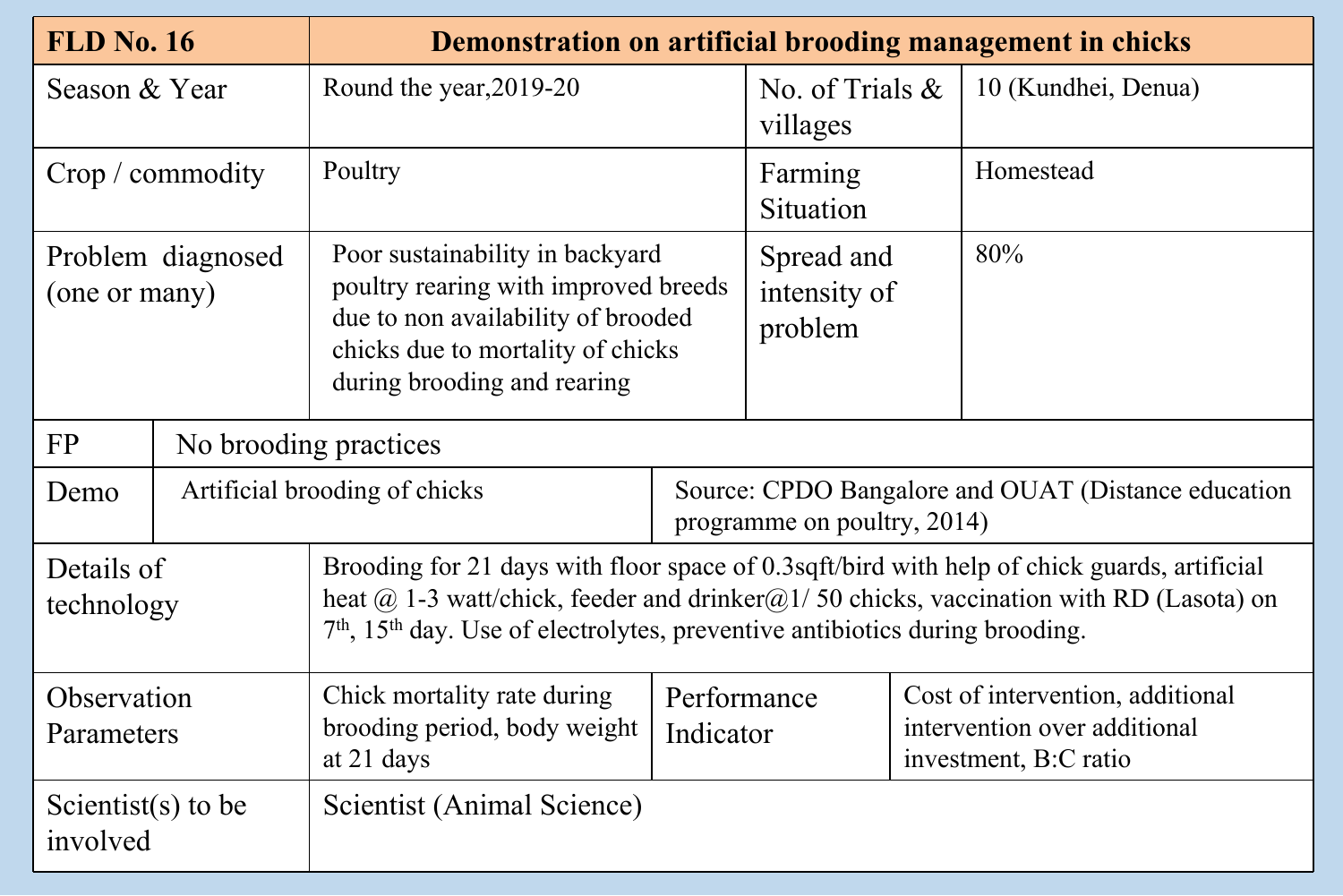| <b>FLD No. 17</b>                                            |                                                                                                                                                                                                                                                                                                                                                                          | Demonstration on low cost silage making for feeding cows during lean period                                                 |                                       |  |                                                                                 |  |  |
|--------------------------------------------------------------|--------------------------------------------------------------------------------------------------------------------------------------------------------------------------------------------------------------------------------------------------------------------------------------------------------------------------------------------------------------------------|-----------------------------------------------------------------------------------------------------------------------------|---------------------------------------|--|---------------------------------------------------------------------------------|--|--|
| Season & Year                                                |                                                                                                                                                                                                                                                                                                                                                                          | Round the year,<br>2019-20                                                                                                  | No. of Trials $\&$<br>villages        |  | 10 (Sardhapur, Shirishpal)                                                      |  |  |
| Crop /<br>commodity                                          |                                                                                                                                                                                                                                                                                                                                                                          | Dairy                                                                                                                       | Farming<br>Situation                  |  | Homestead                                                                       |  |  |
| Problem<br>diagnosed (one or<br>many)                        |                                                                                                                                                                                                                                                                                                                                                                          | Unavailability of quality roughage<br>during lean period<br>Reduction in milk production and<br>quantity during lean period | Spread and<br>intensity of<br>problem |  | 75%                                                                             |  |  |
| <b>FP</b>                                                    |                                                                                                                                                                                                                                                                                                                                                                          | No fodder preservation techniques adopted                                                                                   |                                       |  |                                                                                 |  |  |
| Demo                                                         |                                                                                                                                                                                                                                                                                                                                                                          | Silage preparation and feeding                                                                                              |                                       |  | Source: AICRP on UAE,<br>CAET, OUAT, 2015-16                                    |  |  |
|                                                              | Maize fodder chaffed to approximately 2-3 cm size added with lactobacillus inoculants $@1$<br>Details of<br>sporolac sachet/4q of fodder put inside a plastic bag in airtight manner be maintained under<br>technology<br>anaerobic environment in silo bags for 8 weeks and feed the silage after air drying as a<br>replacement for paddy straw at the level of 25-50% |                                                                                                                             |                                       |  |                                                                                 |  |  |
| Observation<br>Parameters                                    |                                                                                                                                                                                                                                                                                                                                                                          | Feed intake/cow/day, milk yield<br>in litre/cow/day                                                                         | Performance<br>Indicator              |  | Cost of intervention additional income<br>over additional investment, B:C ratio |  |  |
| Scientist (Animal Science)<br>Scientist(s) to be<br>involved |                                                                                                                                                                                                                                                                                                                                                                          |                                                                                                                             |                                       |  |                                                                                 |  |  |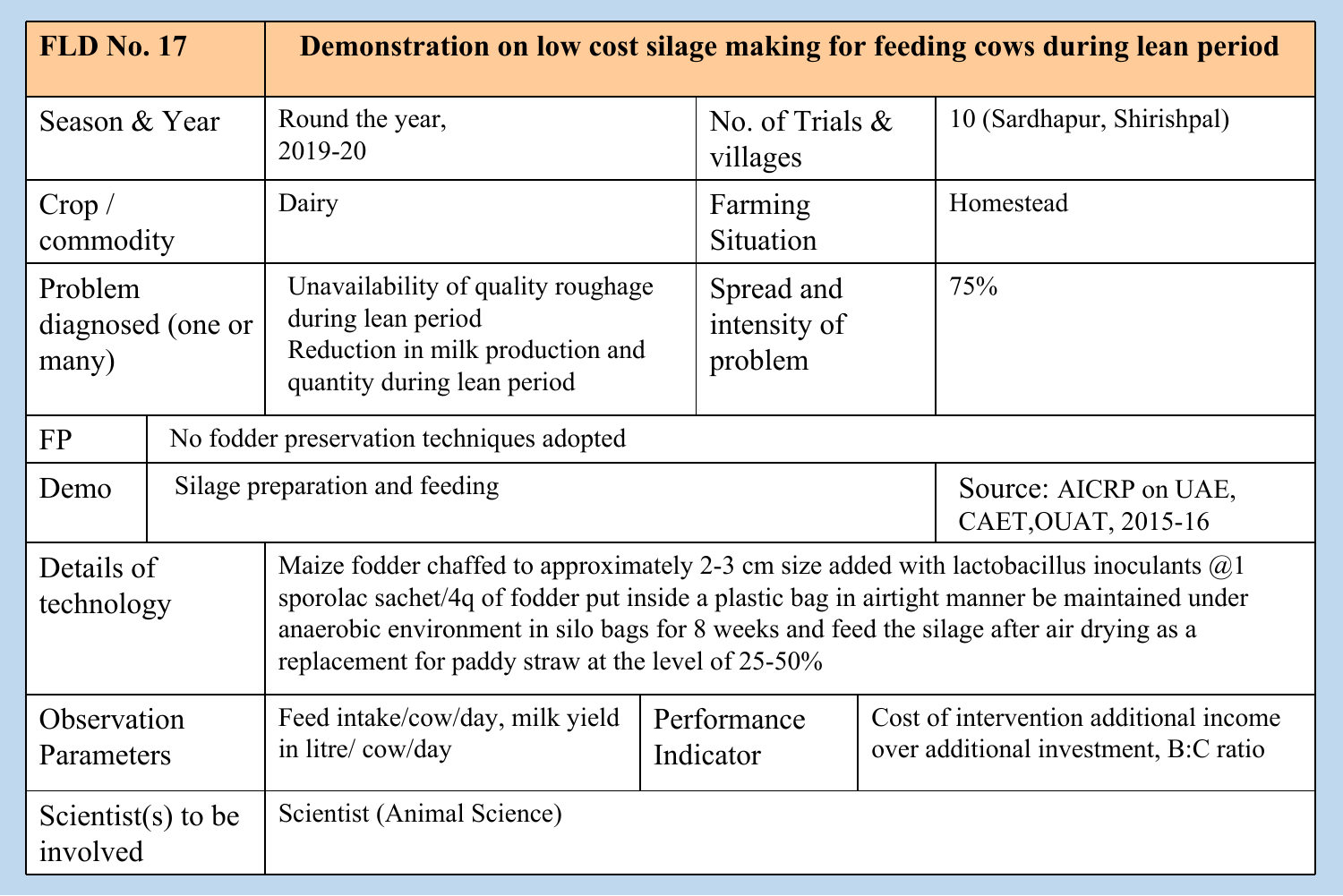| <b>FLD No. 18</b>                                                                                                                                                          |                | <b>Demonstration on Kadaknath in backyard system</b>                                           |                                    |  |                                                                                        |  |
|----------------------------------------------------------------------------------------------------------------------------------------------------------------------------|----------------|------------------------------------------------------------------------------------------------|------------------------------------|--|----------------------------------------------------------------------------------------|--|
| Season & Year                                                                                                                                                              |                | Round the year, 2019-<br>20                                                                    | No. of Trials $\&$<br>villages     |  | Basudevpur, Shirishpal                                                                 |  |
| Crop / commodity                                                                                                                                                           |                | Backyard poultry                                                                               | <b>Farming Situation</b>           |  | Homestead                                                                              |  |
| Problem diagnosed<br>(one or many)                                                                                                                                         |                | Opportunity for better<br>income                                                               | Spread and intensity<br>of problem |  | 65%                                                                                    |  |
| <b>FP</b>                                                                                                                                                                  | 90-100 numbers | Rearing of local bird sold by vendors body weight at 20 weeks: 1000g; Annual egg production:   |                                    |  |                                                                                        |  |
| Demo                                                                                                                                                                       | Kadaknath      | Rearing of low input type desi chicken<br>by CPDO, Bhubaneswar                                 |                                    |  | Source: Jhabua, Madhya Pradesh, supplied                                               |  |
| Details of technology<br>Kadaknath rearing: body weight at 20 weeks: 1170g; Annual egg production:<br>190, production parameters show tolerance to acute stress condition. |                |                                                                                                |                                    |  |                                                                                        |  |
| <b>Observation Parameters</b>                                                                                                                                              |                | Body weight at 1 month, 2<br>month, 4 month and at start<br>of laying, egg<br>production/annum | Performance Indicator              |  | Cost of intervention,<br>additional income over<br>additional investment,<br>B:C ratio |  |
| Scientist(s) to be<br>involved                                                                                                                                             |                | Scientist (Animal Science)                                                                     |                                    |  |                                                                                        |  |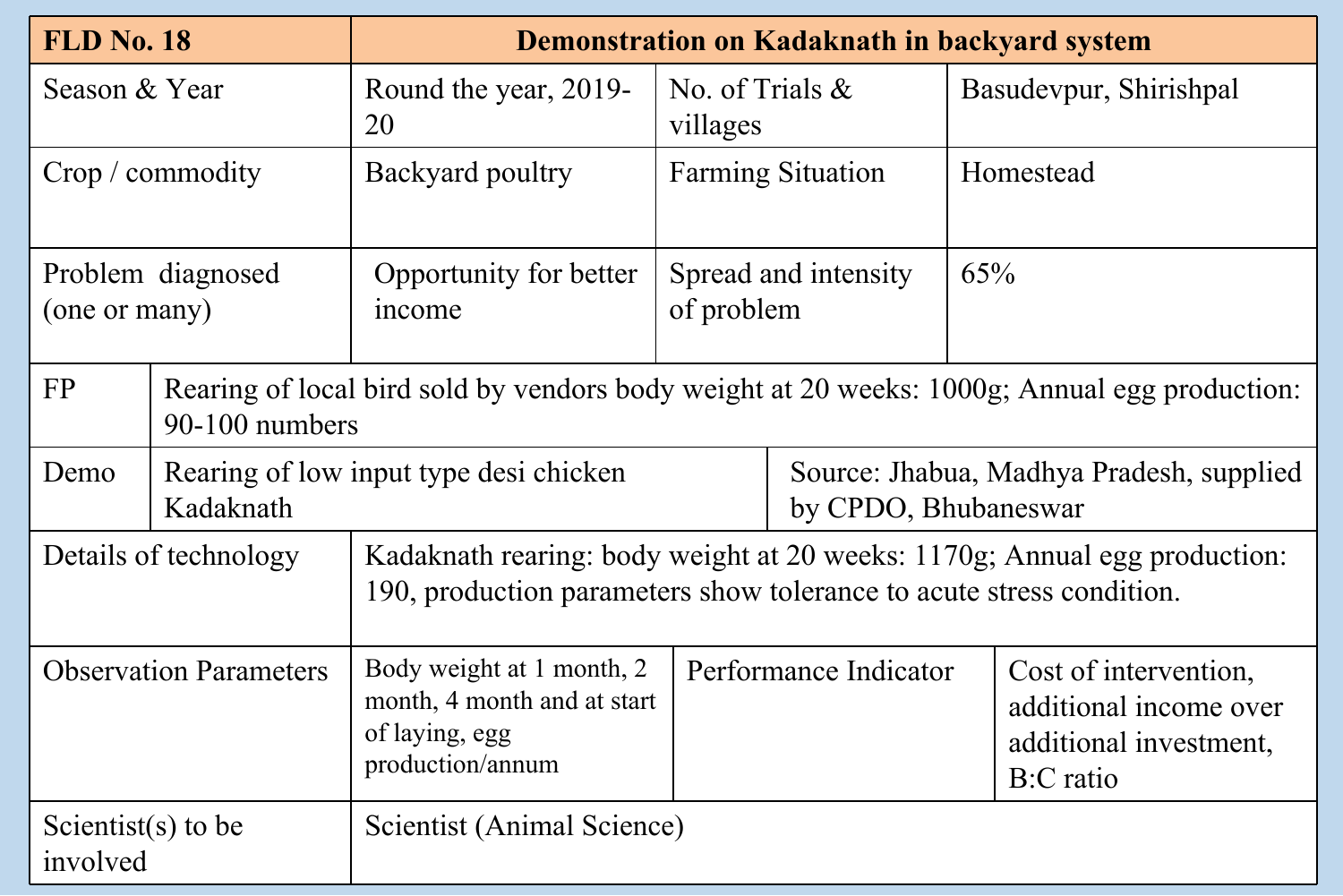| <b>FLD No. 19</b>              |                                                                                                                 |                                                                                                                                    |                                |                | Demonstration on bullock drawn puddler for rice cultivation                      |  |
|--------------------------------|-----------------------------------------------------------------------------------------------------------------|------------------------------------------------------------------------------------------------------------------------------------|--------------------------------|----------------|----------------------------------------------------------------------------------|--|
| Season & Year                  |                                                                                                                 | Kharif, 2019                                                                                                                       | No. of Trials $\&$<br>villages |                | 10 (Kalisi, Dhanurjaypur)                                                        |  |
| Crop / commodity               |                                                                                                                 | Rice                                                                                                                               | <b>Farming Situation</b>       |                | Medium irrigated land                                                            |  |
|                                | Problem diagnosed<br>Weed infestation,<br>Spread and intensity<br>of problem<br>(one or many)<br>Time consuming |                                                                                                                                    |                                | 75000 ha, high |                                                                                  |  |
| <b>FP</b>                      | Puddling by desi plough                                                                                         |                                                                                                                                    |                                |                |                                                                                  |  |
| Demo                           | medium size bullock                                                                                             | Bullock drawn puddler operated by a pair of                                                                                        |                                | 2018           | Source: AICRP on UAE, CAET, OUAT,                                                |  |
| Details of technology          |                                                                                                                 | Bullock drawn puddler operated by a pair of medium size bullock, Provision<br>of transport wheel, Sitting arrangement for operator |                                |                |                                                                                  |  |
| <b>Observation Parameters</b>  |                                                                                                                 | Depth of puddling,<br>Time of operation                                                                                            | Performance Indicator          |                | Field capacity (ha/h),<br>Puddling index $(\%),$<br>Cost of operation.<br>Rs/ha, |  |
| Scientist(s) to be<br>involved |                                                                                                                 | SMS (AGRIL.ENGG.)                                                                                                                  |                                |                |                                                                                  |  |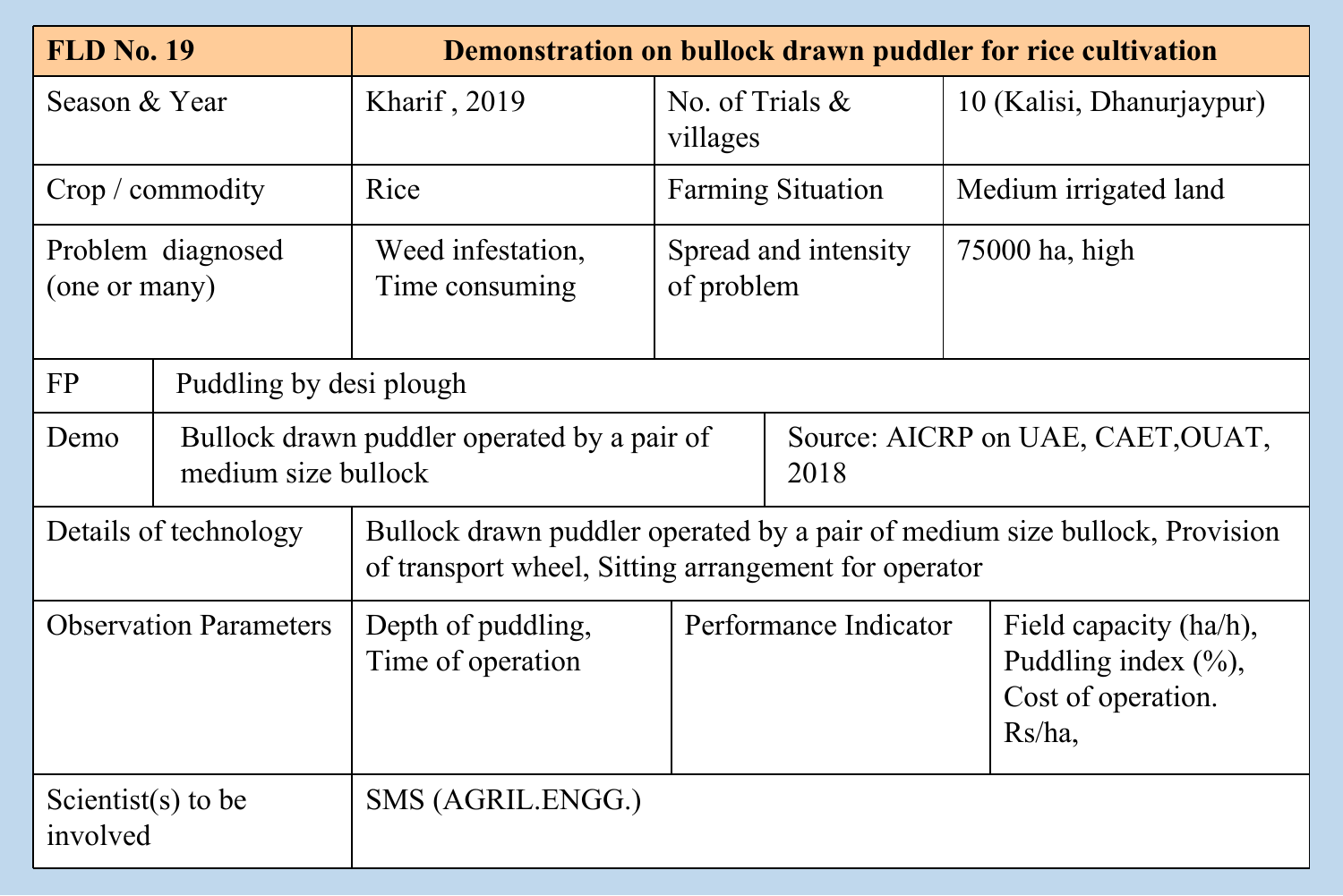| <b>FLD No. 20</b><br><b>Demonstration on CIAE three row seed drill for linseed</b> |                       |                                                                                                                 |                                    |  |                                                           |  |
|------------------------------------------------------------------------------------|-----------------------|-----------------------------------------------------------------------------------------------------------------|------------------------------------|--|-----------------------------------------------------------|--|
| Season & Year                                                                      |                       | Rabi, 2019-20                                                                                                   | No. of Trials $\&$<br>villages     |  | 10 (Kalisi, Maheswarpur)                                  |  |
| Crop / commodity                                                                   |                       | Linseed                                                                                                         | <b>Farming Situation</b>           |  | Medium irrigated land                                     |  |
| Problem diagnosed<br>(one or many)                                                 |                       | Low yield due to<br>uneven plant<br>population                                                                  | Spread and intensity<br>of problem |  | 2450 ha, high                                             |  |
| <b>FP</b>                                                                          | <b>Broadcasting</b>   |                                                                                                                 |                                    |  |                                                           |  |
| Demo                                                                               |                       | Bullock operated three row seed drill<br>Source: AICRP on UAE, CAET, OUAT,<br>2018                              |                                    |  |                                                           |  |
|                                                                                    | Details of technology | Bullock drawn 3 row CIAE seed drill, Working depth 8-10 cm, row spacing<br>adjustable, Seed feed type mechanism |                                    |  |                                                           |  |
| <b>Observation Parameters</b>                                                      |                       | Seed rate, kg/ha<br>Time of operation, h/ha                                                                     | Performance Indicator              |  | Field capacity (ha/h),<br>Cost of operation.<br>$Rs/ha$ , |  |
| Scientist(s) to be<br>involved                                                     |                       | SMS (AGRIL.ENGG.)                                                                                               |                                    |  |                                                           |  |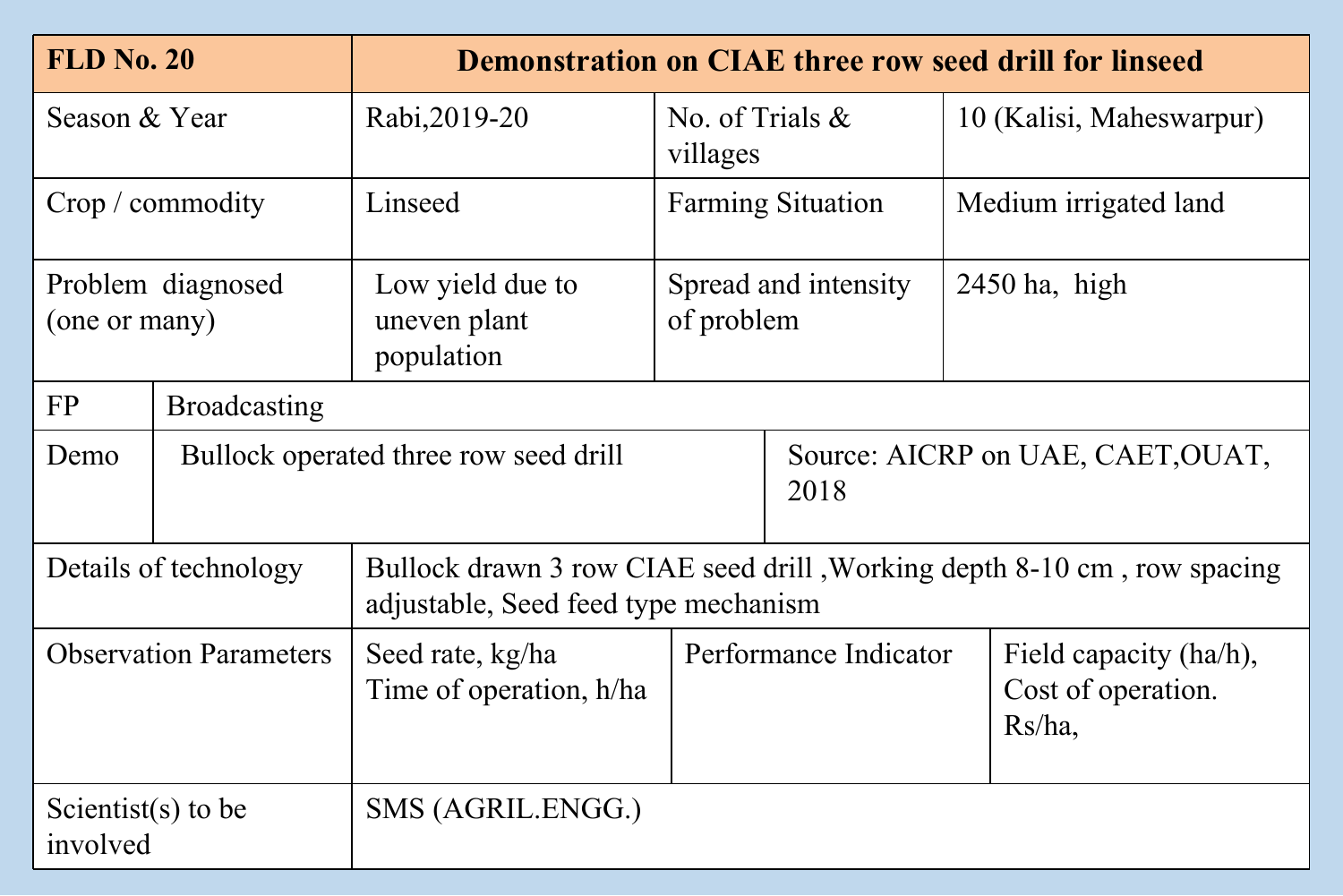| <b>FLD No. 21</b>                                                                                                                   |                                                                                                                          |                                                                                                 |                                  | Demonstration on Ragi thresher cum pearler |                                                                                                        |  |
|-------------------------------------------------------------------------------------------------------------------------------------|--------------------------------------------------------------------------------------------------------------------------|-------------------------------------------------------------------------------------------------|----------------------------------|--------------------------------------------|--------------------------------------------------------------------------------------------------------|--|
|                                                                                                                                     | Kharif, 2019<br>Season & Year<br>No. of Trials $\&$<br>villages                                                          |                                                                                                 | 10 (Kundhei, Kaberiposi)         |                                            |                                                                                                        |  |
| Crop / commodity                                                                                                                    |                                                                                                                          | Ragi                                                                                            | <b>Farming Situation</b>         |                                            | Rainfed Upland                                                                                         |  |
|                                                                                                                                     | Loss of quality on post<br>Problem diagnosed<br>Spread and intensity<br>of problem<br>(one or many)<br>harvest operation |                                                                                                 | 50 ha, high                      |                                            |                                                                                                        |  |
| <b>FP</b>                                                                                                                           | Manual threshing by beating                                                                                              |                                                                                                 |                                  |                                            |                                                                                                        |  |
| Demo                                                                                                                                |                                                                                                                          | Threshing by Ragi Thresher cum Pearler                                                          | Source: AICRP on UAE CAET, OUAT, |                                            |                                                                                                        |  |
| This machine can be operated by 1.0 hp electric motor as well as by a pair of<br>Details of technology<br>bullocks in rotary system |                                                                                                                          |                                                                                                 |                                  |                                            |                                                                                                        |  |
| <b>Observation Parameters</b>                                                                                                       |                                                                                                                          | Output: kg/h<br>Threshing efficiency: %<br>Cleaning efficiency: %<br>Cost of operation: Rs. /kg |                                  | Performance<br>Indicator                   | Cost of intervention.<br>Additional income over<br>additional investment<br>Yield $(q/ha)$ , B:C ratio |  |
| Scientist(s) to be<br>involved                                                                                                      |                                                                                                                          | SMS (AGRIL.ENGG.)                                                                               |                                  |                                            |                                                                                                        |  |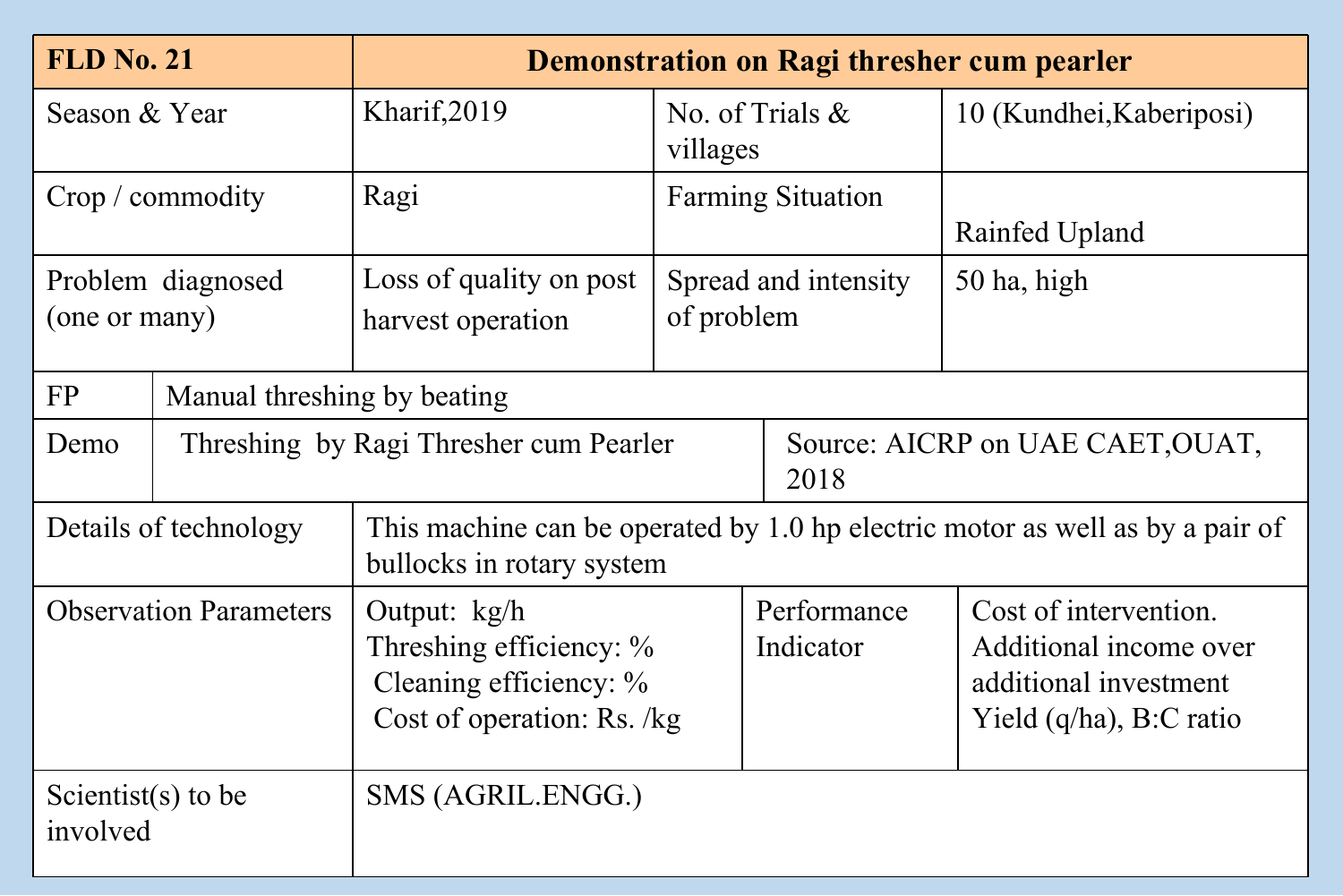| <b>FLD No. 22</b>                  |                               |                                                                                                                                                                  | <b>Demonstration on Value added products from Jackfruit</b> |                                         |  |  |
|------------------------------------|-------------------------------|------------------------------------------------------------------------------------------------------------------------------------------------------------------|-------------------------------------------------------------|-----------------------------------------|--|--|
| Season & Year                      |                               | Late                                                                                                                                                             | No. of Trials<br>$&$ villages                               | 10 (Somagiri, Junga)                    |  |  |
| Crop / commodity                   |                               | Jackfruit                                                                                                                                                        | Farming<br>Situation                                        |                                         |  |  |
| Problem diagnosed<br>(one or many) |                               | Lack of knowledge on value<br>added products from jack fruit<br>and distress sale of jack fruit                                                                  | Spread and<br>intensity of<br>problem                       | 80 ha, high                             |  |  |
| <b>FP</b>                          | Selling raw only              |                                                                                                                                                                  |                                                             |                                         |  |  |
| Demo                               | dryer for 12-18 hrs           | Preparation of jack fruit bar in solar dryer<br>dipping the slices in brine solution for 5 min<br>for color retention and keep inside the solar                  | 2016                                                        | Source: AICRP on PHT, CAET, OUAT        |  |  |
| Details of technology              |                               | Preparation of jack fruit bar in solar dryer dipping the slices in brine solution<br>for 5 min for color retention and keep inside the solar dryer for 12-18 hrs |                                                             |                                         |  |  |
|                                    | <b>Observation Parameters</b> | Color, flavor, taste, self life                                                                                                                                  | Performance<br>Indicator                                    | Yield, Net income $(Rs)$ , B:C<br>ratio |  |  |
| Scientist(s) to be<br>involved     |                               | SMS (AGRIL.ENGG.)                                                                                                                                                |                                                             |                                         |  |  |